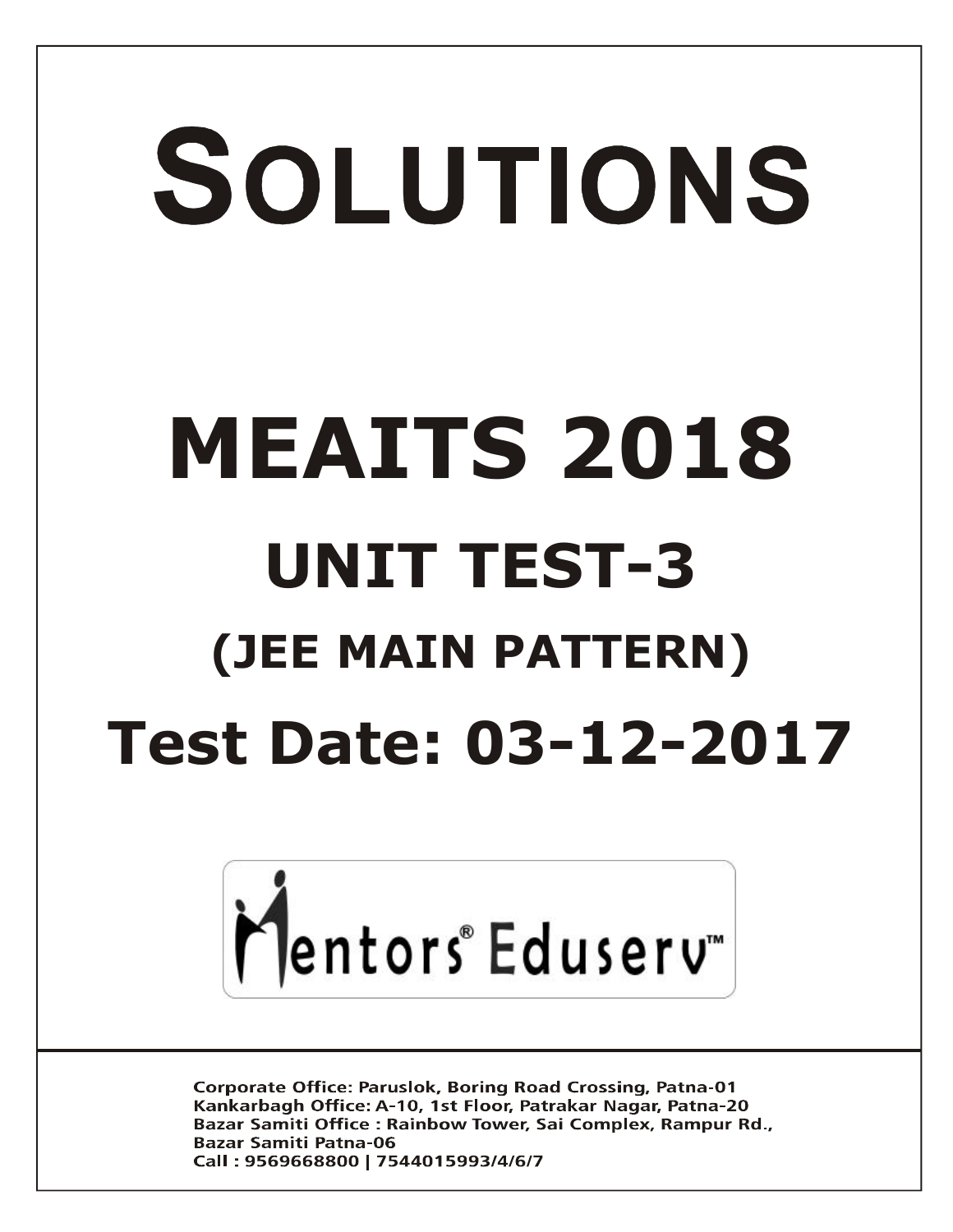#### [ **2** ] **MEAITS 2018\_UNIT TEST-3 (MAIN)\_03.12.2017**

# **PHYSICS**

## **1. (A)**

$$
x^{2} + y^{2} = a^{2}, \quad (x - 4a)^{2} + (y - 4a)^{2} = 4a^{2}
$$
  
\n
$$
\Rightarrow (a \cos \omega t, a \sin \omega t) \Rightarrow (4a + 2a \cos \omega t, 4a + 2a \sin \omega t)
$$
  
\nCentre of mass = (h,k)  
\n
$$
h = \frac{3a \cos \omega t}{2} + 2a \qquad k = \frac{3a \sin \omega t}{2} + 2a
$$

$$
(h-2a)^2 + (k-2a)^2 = \frac{9}{4}a^2
$$

$$
\Rightarrow \text{rad} = \frac{3}{2}a
$$

$$
2. (C)
$$

 $OA = R$ 



Mentors<sup>®</sup> Eduserv<sup>®</sup>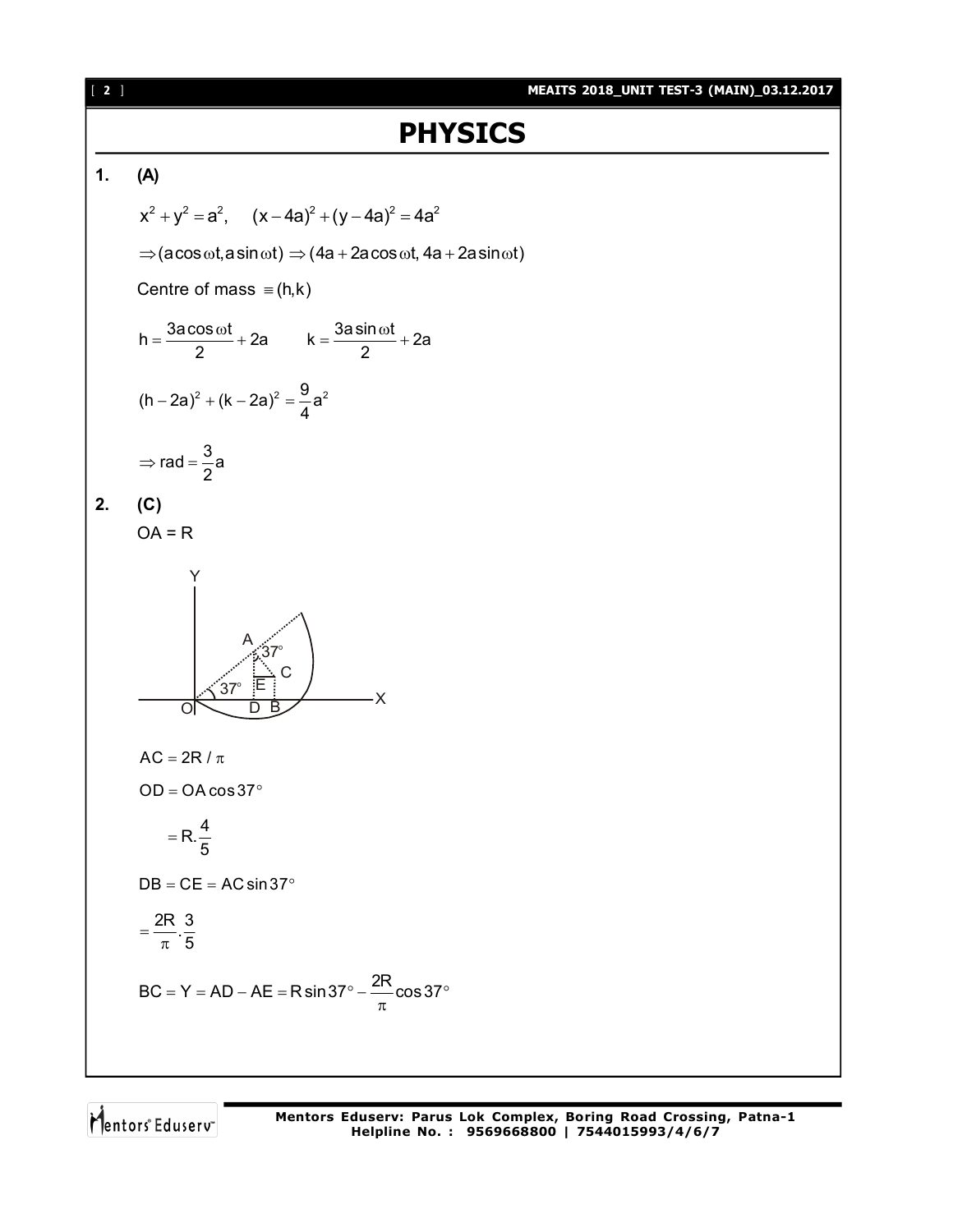#### **MEAITS 2018\_UNIT TEST-3 (MAIN)\_03.12.2017** [ **3** ]



**3. (A)**





76 81

 $= v_{1}$ 





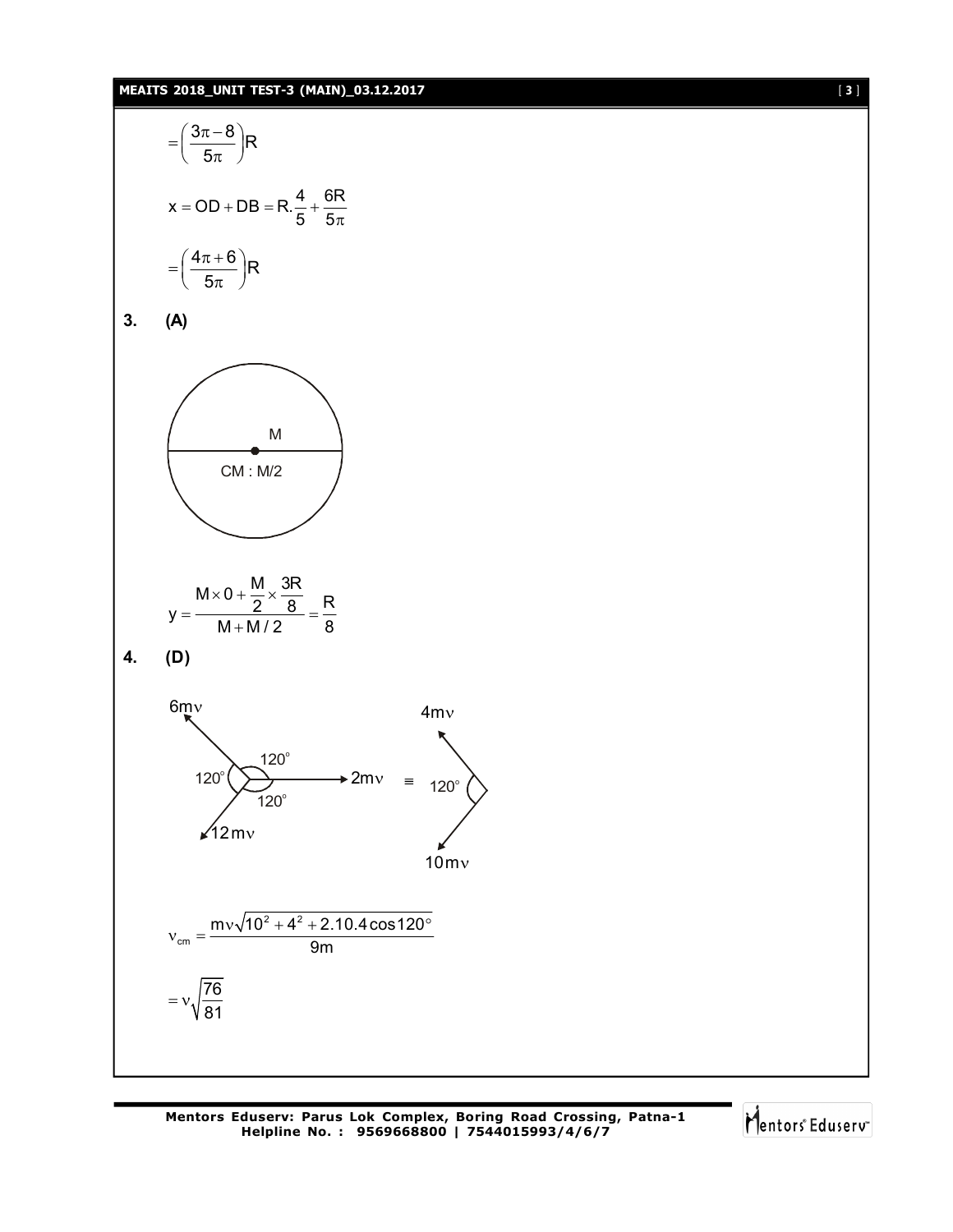## [ **4** ] **MEAITS 2018\_UNIT TEST-3 (MAIN)\_03.12.2017 5. (C)**  $a = 4R / 3\pi$  $M \times 2a$  8R

$$
r_1 = \frac{4R}{M + 2M} = \frac{8R}{9\pi}
$$
  

$$
x = a - r_1 = \frac{4R}{9\pi}
$$

 $9\pi$ 

$$
\tan \theta = \frac{x}{R} = \frac{4}{9\pi} \Rightarrow \theta = \tan^{-1} \left( \frac{4}{9\pi} \right)
$$

**6. (C)**

 $v_1$  = vel of ball after collision  ${\rm v}_{_{2}}$  = vel of sphere after collision  $v_{\rm o}$  = vel of ball before collision. Along the line of impact :  $v_2 \cos \theta + v_1 \sin \theta = e v_0 \cos \theta$  .... (i) (e = coefficient of restitution) Horizontally :  $mv_0 = 2m \times v_2 \Rightarrow v_2 = \frac{v_0}{2}$  ....(ii) Perpendicular to the line of impact :  $v_0$  sin  $\theta = v_1 \cos \theta \Rightarrow v_1 = v_0 \tan \theta$  ...(iii)

From (i), (ii) and (iii)

$$
e = \frac{1}{2} + \tan^2 \theta = \frac{1}{2} + \frac{h^2}{R^2 - h^2}
$$

$$
= \frac{R^2 + h^2}{2(R^2 - h^2)}
$$

$$
7. (B)
$$

Reading = 1kg + 0.5 × 6kg + 
$$
\frac{(0.5 × dt × v - 0)}{dt}
$$
  
= 1kg + 3kg + 0.5 ×  $\frac{v}{10}$   
= 1 + 3 + 0.1 = 4.1 kg

Mentors Eduserv

<u>IIIIII</u> θ  $r_{\scriptscriptstyle\star}$ m a X M CN line of impact  $\blacktriangle$   $V_1$  $v_{o}$  $\frac{1}{m}$  $\mathbb{U}_\theta$  $h<sub>1</sub>$  $V_2$  $\theta$  $/$ R $^2$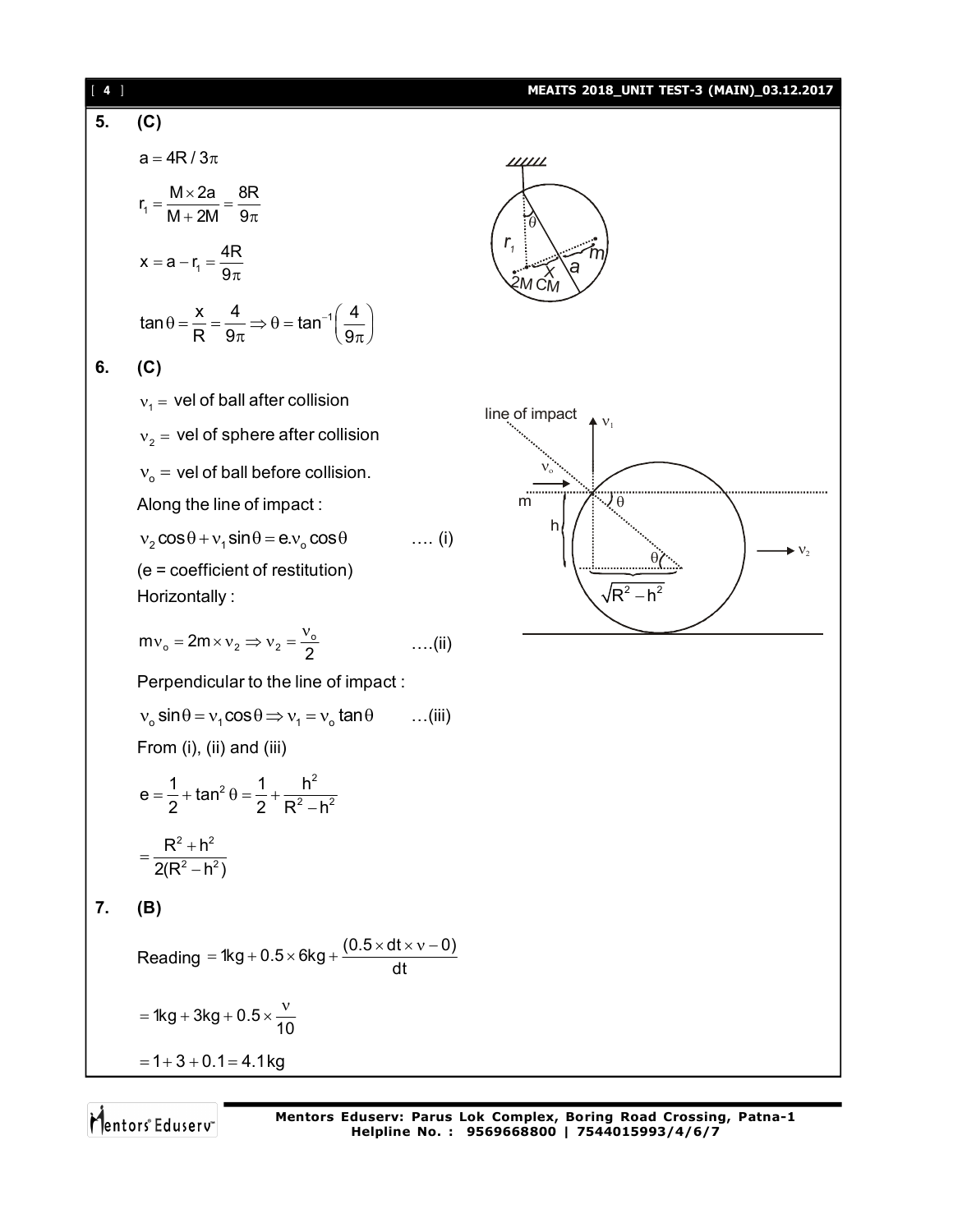#### **MEAITS 2018\_UNIT TEST-3 (MAIN)\_03.12.2017** [ **5** ]

8. (C)  
\nAppling momentum conservation horizontally:  
\n
$$
mv + 2mv = mv_o \Rightarrow v = \frac{v_o}{3}
$$
\n
$$
\frac{1}{2}mv_o^2 = \frac{1}{2}mv^2 + \frac{1}{2}.2mv^2 + mgh
$$
\n
$$
\Rightarrow h = \frac{v_o^2 - 3v^2}{2g} = \frac{v_o^2}{3g}
$$
\n9. (B)  
\nFor pure rolling :  
\n
$$
a_{cm} = R\alpha
$$
\n
$$
\Rightarrow \frac{f}{M} = R.\frac{F_f - fR}{I} \Rightarrow F = f.(\frac{1 + MR^2}{MrR})
$$
\n10. (D)  
\n
$$
Mg \left(R - \frac{R}{2}\right) = \frac{1}{2}Mv^2 + \frac{1}{2}(\frac{2}{5}Mr^2) \left(\frac{v}{r}\right)^2
$$
\n
$$
\Rightarrow Mv^2 = \frac{5}{7}MgR \qquad (v = vet \text{ at lowest points})
$$
\n
$$
\frac{1}{2}Mv^2 = Mg(R - R\cos\theta)
$$
\n
$$
\Rightarrow \frac{1}{2} \times \frac{5}{7}MgR = Mg(R - R\cos\theta)
$$
\n
$$
\Rightarrow \theta = \cos^{-1}(\frac{9}{14})
$$

Mentors<sup>e</sup> Eduserv<sup>-</sup>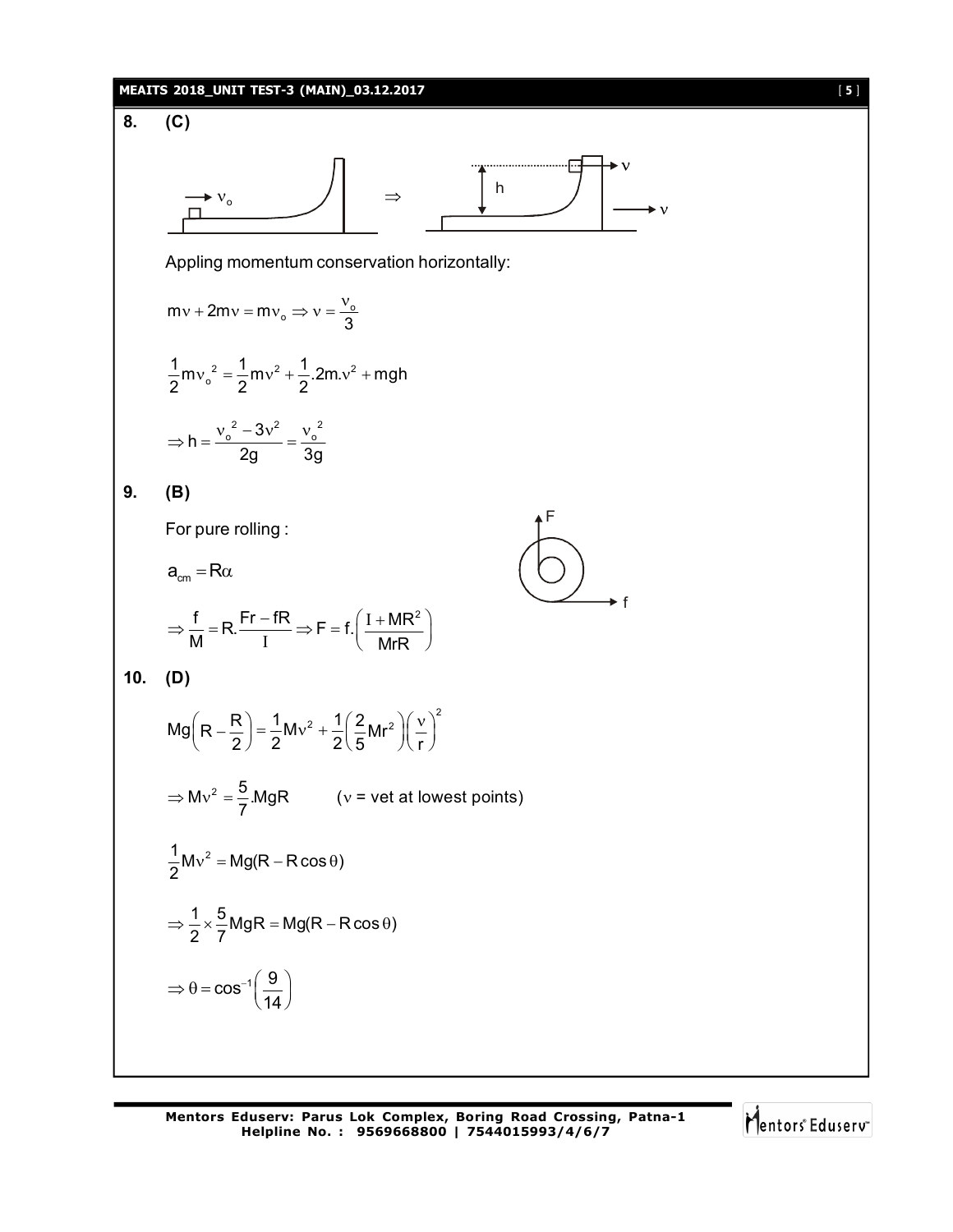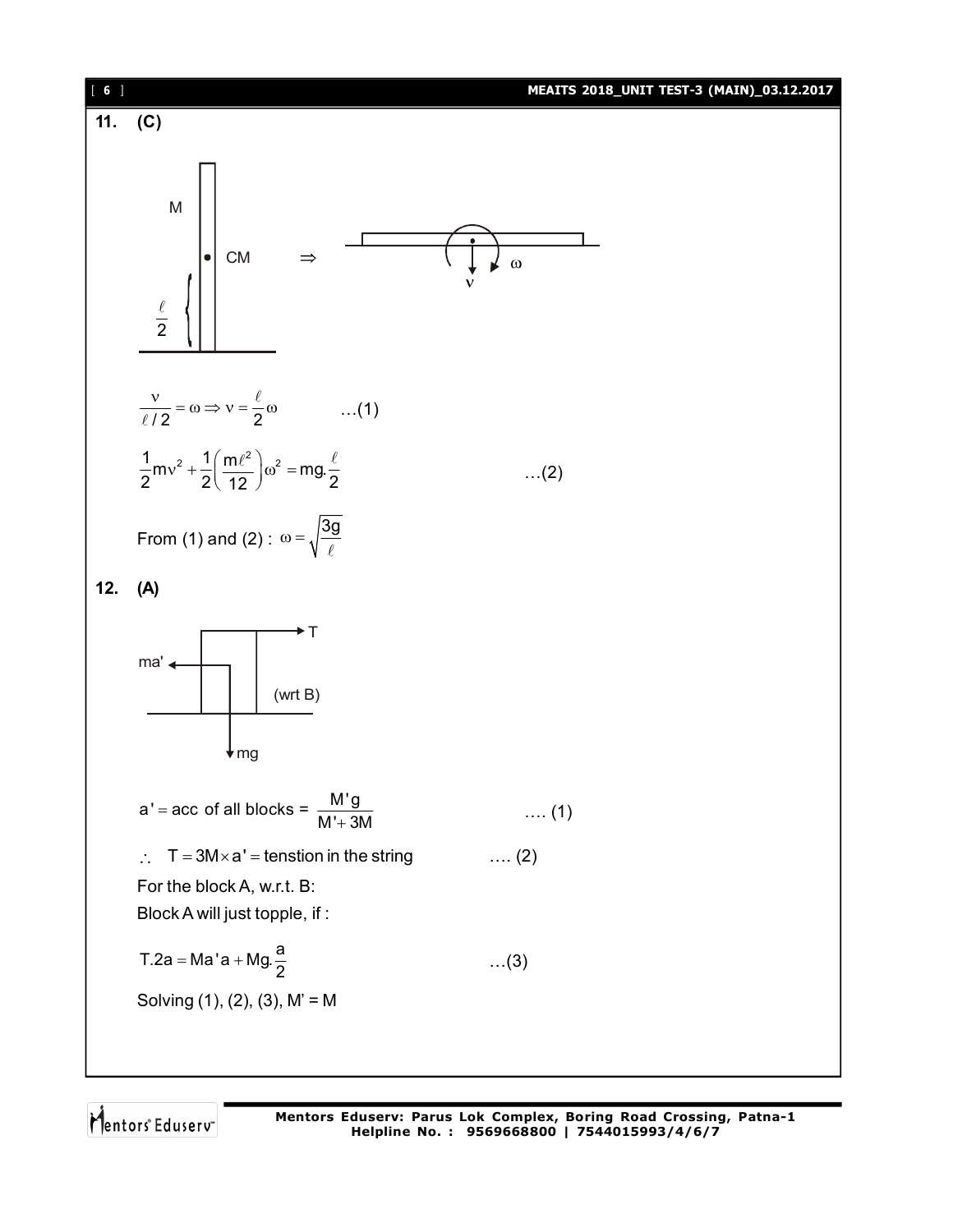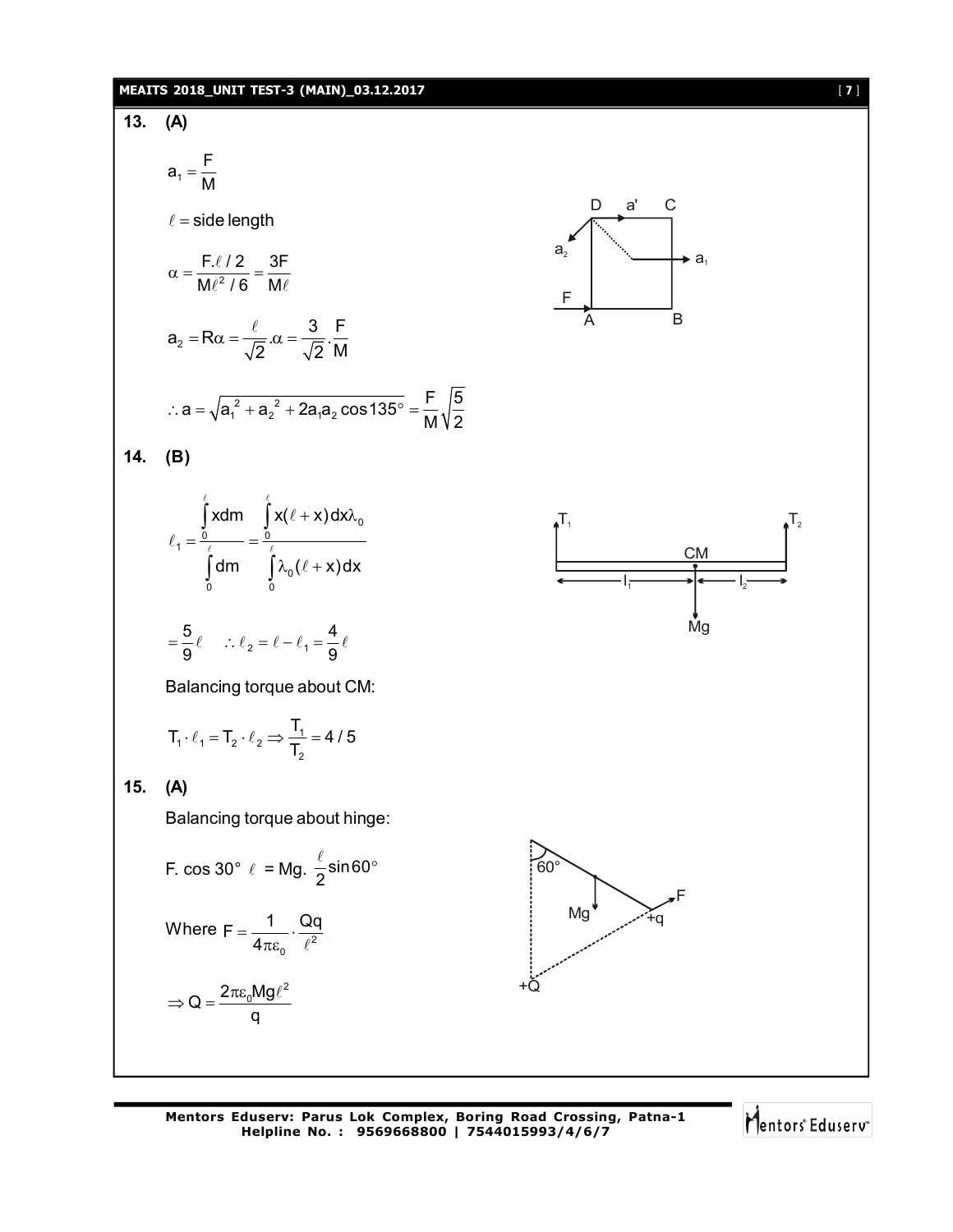

Mentors<sup>®</sup> Eduserv<sup>®</sup>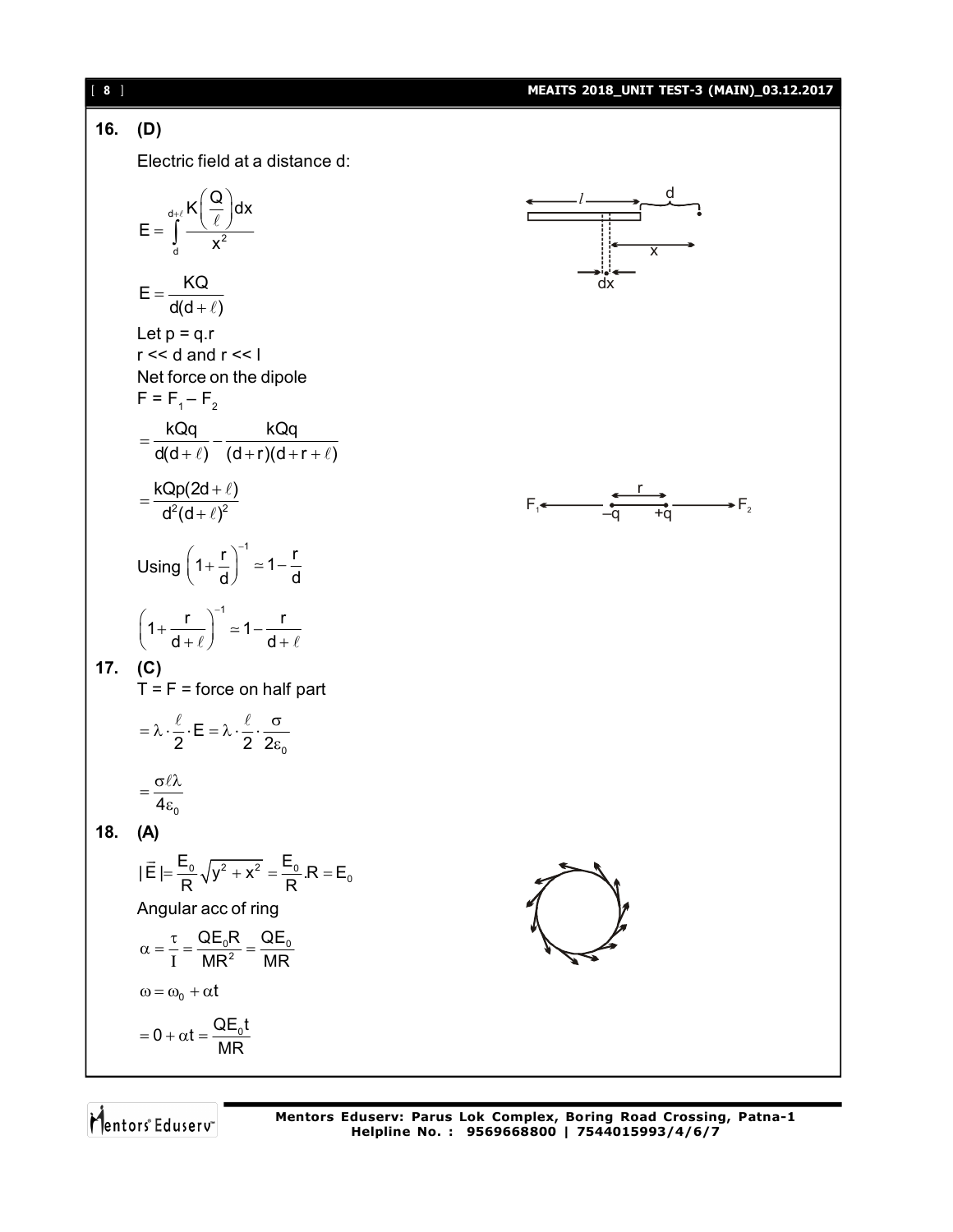

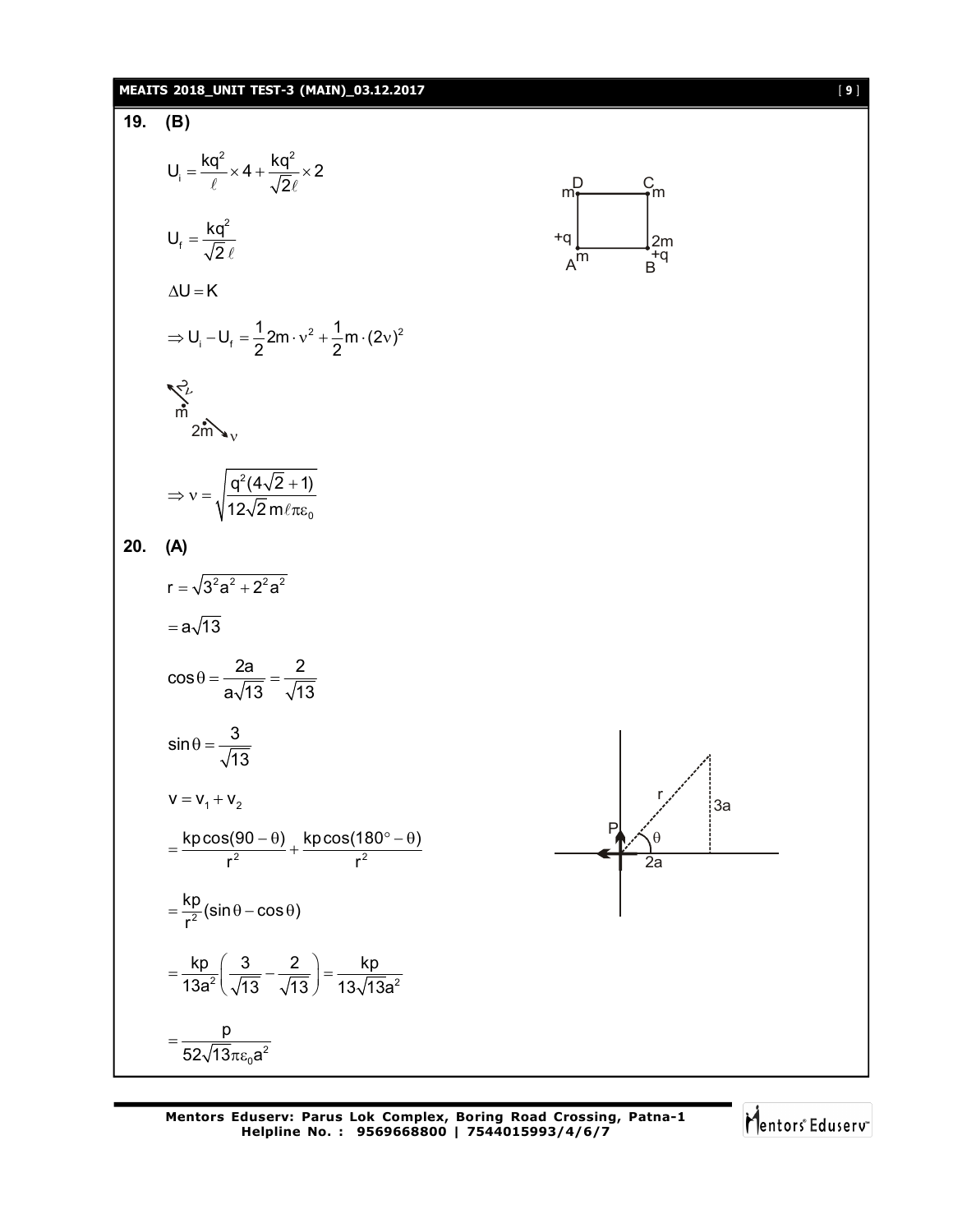#### **21. (D)**

Let  $p = qa$ 

a << R

Flux due to +q is

$$
\phi_1 = \frac{q/\varepsilon_0}{4\pi} \cdot 2\pi (1 - \cos \theta) = \frac{q}{2\varepsilon_0} \left(1 - \frac{x}{\sqrt{R^2 + x^2}}\right)
$$

$$
= \frac{q}{2\pi} \left(1 - \frac{R}{\sqrt{R^2 - x^2}}\right)
$$

Flux due to –q is:  $\Phi_2 = -\frac{1}{2\varepsilon_0} \left(1 - \frac{1}{\sqrt{R^2 + (R+a)^2}}\right)$ 

 $\frac{q}{q}$  1 -  $\frac{R+a}{q}$  $2\varepsilon_0$   $\sqrt{R^2 + (R + a)}$  $\phi_2 = -\frac{q}{2} \left( 1 - \frac{R+a}{\sqrt{2}} \right)$ 

 $\varepsilon_0$   $\left(\sqrt{R^2 + (R+a)^2}\right)$ 



So the net flux is:

 $_0 \left( \sqrt{R^2 + R^2} \right)$ 

 $\varepsilon_0$   $\left(\sqrt{R^2+R^2}\right)$ 

 $2\varepsilon_0$   $\sqrt{R^2 + R}$ 

$$
\Phi = \phi_1 + \phi_2
$$
\n
$$
= \frac{q}{2\epsilon_0} \left[ 1 - \frac{R}{\sqrt{R^2 + R^2}} - 1 + \frac{R + a}{\sqrt{R^2 + (R + a)^2}} \right]
$$
\n
$$
= \frac{a}{2\epsilon_0} \left[ -\frac{1}{\sqrt{2}} + \frac{1}{\sqrt{2}} \left( 1 + \frac{a}{R} \right)^{1/2} \right]
$$
\n
$$
= \frac{q}{2\epsilon_0} \left[ -\frac{1}{\sqrt{2}} + \frac{1}{\sqrt{2}} + \frac{1}{2\sqrt{2}} \cdot \frac{a}{R} \right] \cdot (a \ll R)
$$
\n
$$
= \frac{q}{2\epsilon_0} \cdot \frac{a}{2\sqrt{2}R} = \frac{p}{4\sqrt{2}\epsilon_0 R}
$$

**22. (A)**

Charge enclosed within the surface

$$
= \int \lambda_0 \, x \, dx
$$

$$
= \lambda_0 \Bigg[\frac{x^2}{2}\Bigg]_{R-R\sqrt{3}/2}^{R+\frac{R\sqrt{3}}{2}}
$$

Mentors<sup>®</sup> Eduserv<sup>®</sup>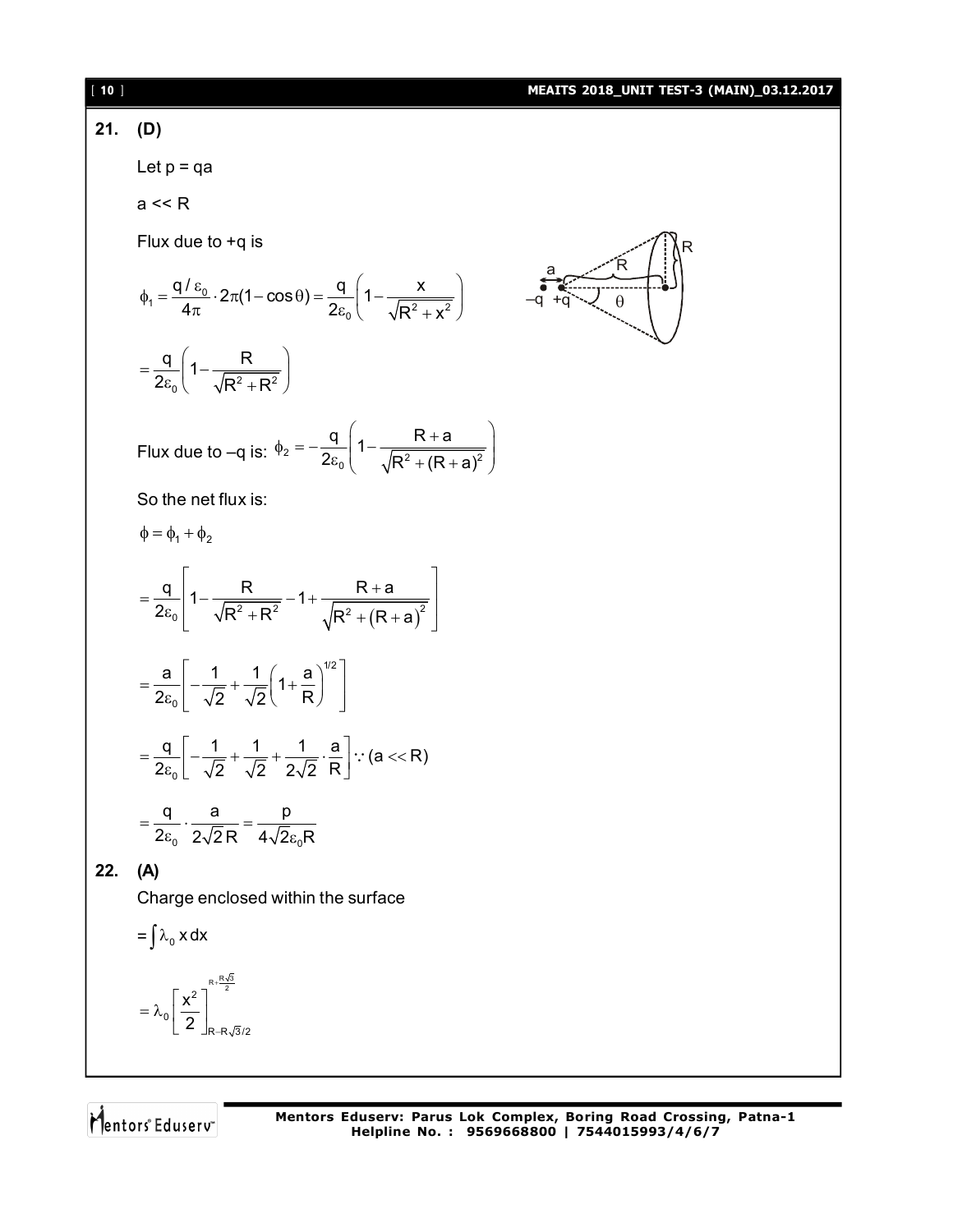#### **MEAITS 2018\_UNIT TEST-3 (MAIN)\_03.12.2017** [ **11** ]



**Mentors Eduserv: Parus Lok Complex, Boring Road Crossing, Patna-1 Helpline No. : 9569668800 | 7544015993/4/6/7**

r

dr

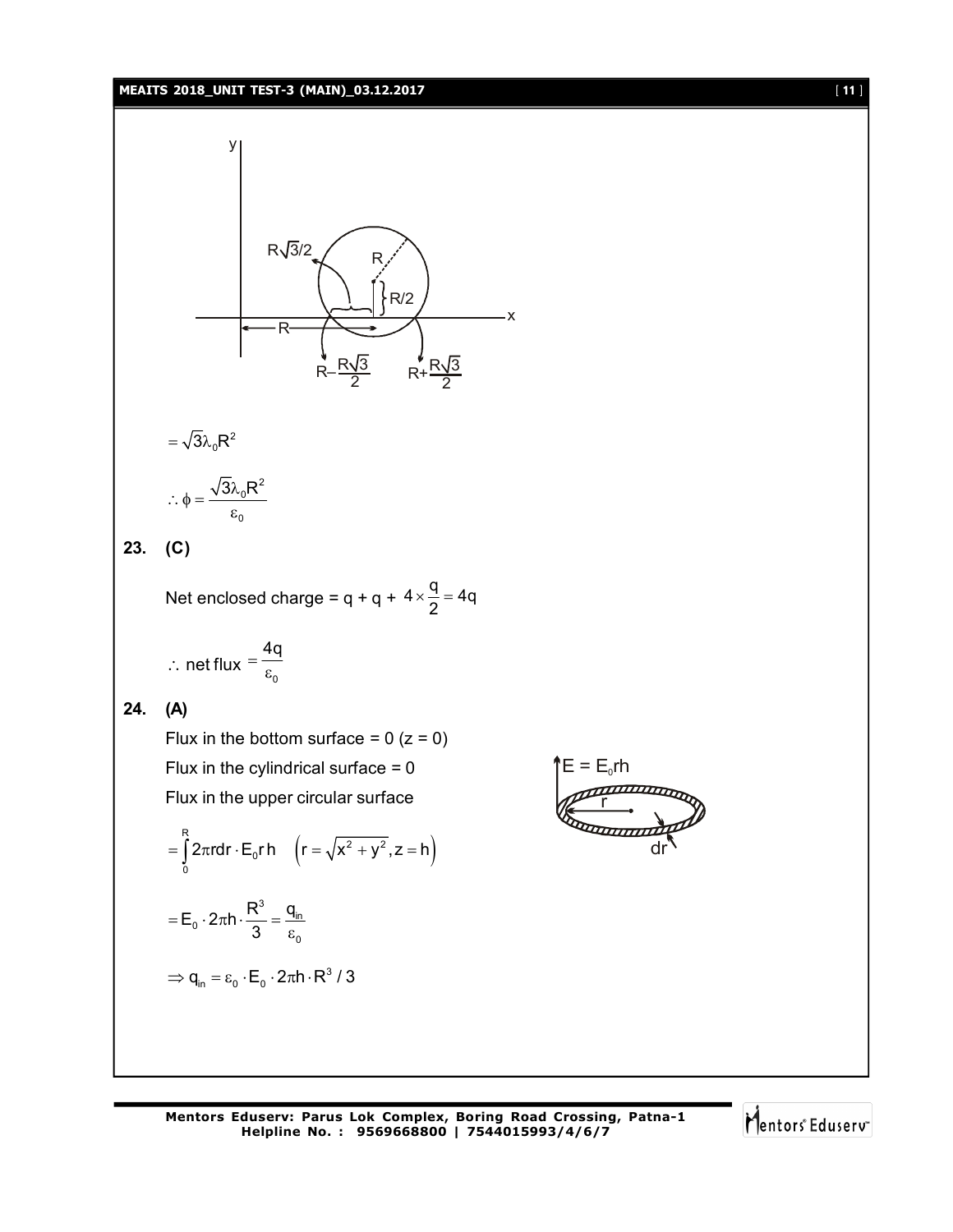| $[ 12 ]$ |                                                                                                                       | MEAITS 2018_UNIT TEST-3 (MAIN)_03.12.2017 |
|----------|-----------------------------------------------------------------------------------------------------------------------|-------------------------------------------|
| 25.      | (D)                                                                                                                   |                                           |
|          | Let $\sigma$ = kr C / m <sup>2</sup>                                                                                  |                                           |
|          | $\int_{2}^{R} 2\pi r dr$ kr = Q $\Rightarrow$ k = $\frac{3Q}{2\pi R^3}$                                               |                                           |
|          | $q_{in} = \int_{0}^{R/2} 2\pi r dr \cdot kr = \frac{Q}{8}$                                                            |                                           |
|          | $\therefore \phi = \frac{Q}{8\varepsilon_0}$                                                                          |                                           |
| 26.      | (C)                                                                                                                   |                                           |
|          | $\int_{V_2}^{V_1} dV = V_1 - V_2 = -\int_{2a}^{a} E_0 x dx = -E_0 \left(\frac{x^2}{2}\right)_{2a}^{a}$                |                                           |
|          | = $\frac{3}{2}E_0a^2$                                                                                                 |                                           |
| 27.      | (A)                                                                                                                   |                                           |
|          | $\vec{E} = -\frac{\partial V}{\partial x}\hat{i} - \frac{\partial V}{\partial y}\hat{j} = -V_0\hat{i} - 2V_0y\hat{j}$ | $F_2 \leftarrow$                          |
|          | Torque will be only due to $-V_0$ i.                                                                                  | ۰X<br>$\Psi_{\mathsf{F}_1}$               |
|          | Torque = $V_0$ q × 2a cos 45°                                                                                         | $F_{2}$                                   |
|          | $= V_0 q \sqrt{2} a$                                                                                                  |                                           |
| 28.      | (C)                                                                                                                   |                                           |
|          | $a = \frac{2qE - qE}{2m}$                                                                                             |                                           |
|          | $= qE/2m$                                                                                                             |                                           |
|          |                                                                                                                       |                                           |
|          | $+2q$ qE<br>$q = 2qE$ defined                                                                                         |                                           |
|          | $2qE - T = ma$                                                                                                        |                                           |
|          | $\Rightarrow$ T = 2qE - ma                                                                                            |                                           |
|          | $T \nightharpoonup 2qE$                                                                                               |                                           |
|          | = 2qE – m × $\frac{qE}{2m}$ = $\frac{3}{2}$ qE                                                                        |                                           |

Mentors<sup>®</sup> Eduserv<sup>®</sup>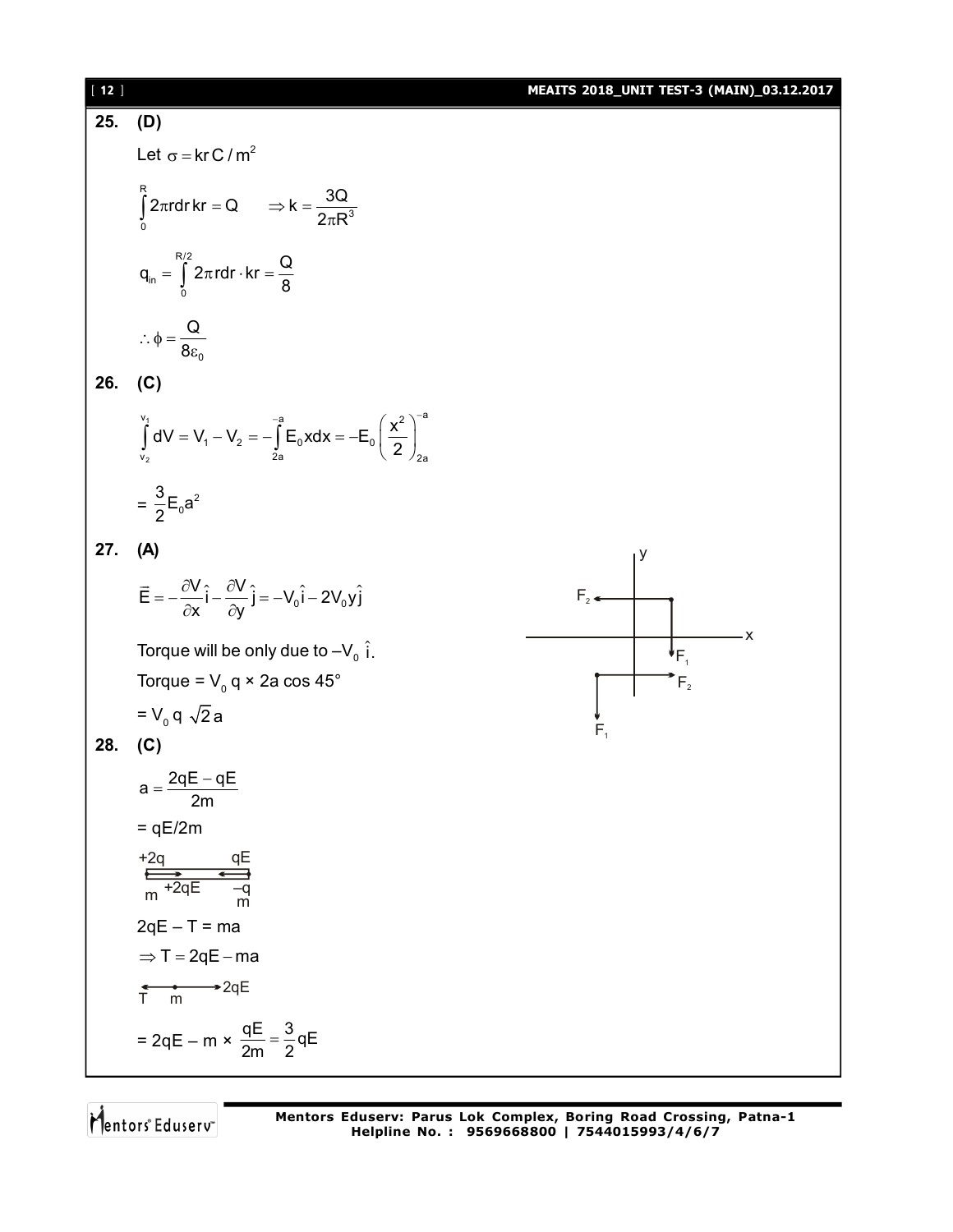#### **MEAITS 2018\_UNIT TEST-3 (MAIN)\_03.12.2017** [ **13** ]

29. (C)  
\n
$$
\tau = QE \cdot \frac{4R}{3\pi} \times 2
$$
\n
$$
I = \frac{1}{4}MR^{2}
$$
\n
$$
\therefore \alpha = \frac{\tau}{I} = \frac{QE}{MR^{2}/4} = \frac{32}{3} \cdot \frac{QE}{\pi MR}
$$
\n30. (A)  
\n
$$
\frac{Mg-T}{M} = a_{CM}
$$
\n
$$
\alpha = \frac{TR}{\frac{1}{2}MR^{2}} = \frac{2T}{MR}
$$
\n
$$
a_{CM} = R\alpha \Rightarrow \frac{Mg-T}{M} = R \times \frac{2T}{MR} \Rightarrow T = \frac{Mg}{3}
$$
\n**CHEMISTRY**  
\n31. (B)  
\n
$$
(1 \text{ lit}, 10 \text{ atm}) \xrightarrow{T=00R} \xrightarrow{T=00R} (4 \text{ lit}, 50 \text{ atm})
$$
\n
$$
\xrightarrow{T=300R} \xrightarrow{T=00R} (1 \text{ dif}, 50 \text{ atm})
$$
\nNow,  
\n
$$
\Delta H = \Delta U + P_{2}V_{2} - P_{1}V_{1} = q + w + P_{2}V_{2} - P_{1}V_{1}
$$
\n
$$
= q - P_{ext}(v_{2} - v_{1}) + P_{2}V_{2} - P_{1}V_{1}
$$
\n
$$
= 50 \times 300 - 1 \times 3 \times 100 + (20 - 10) \times 100 = 15700 \text{ J} = 15.7 \text{ KJ}
$$
\n32. (C)  
\n
$$
\frac{W}{Q_{1}} = \frac{500 - 300}{500}
$$
\n
$$
W = \frac{200 \times 1000}{500} = 400 \text{ KJ}
$$

Mentors<sup>e</sup> Eduserv<sup>-</sup>

Mg

T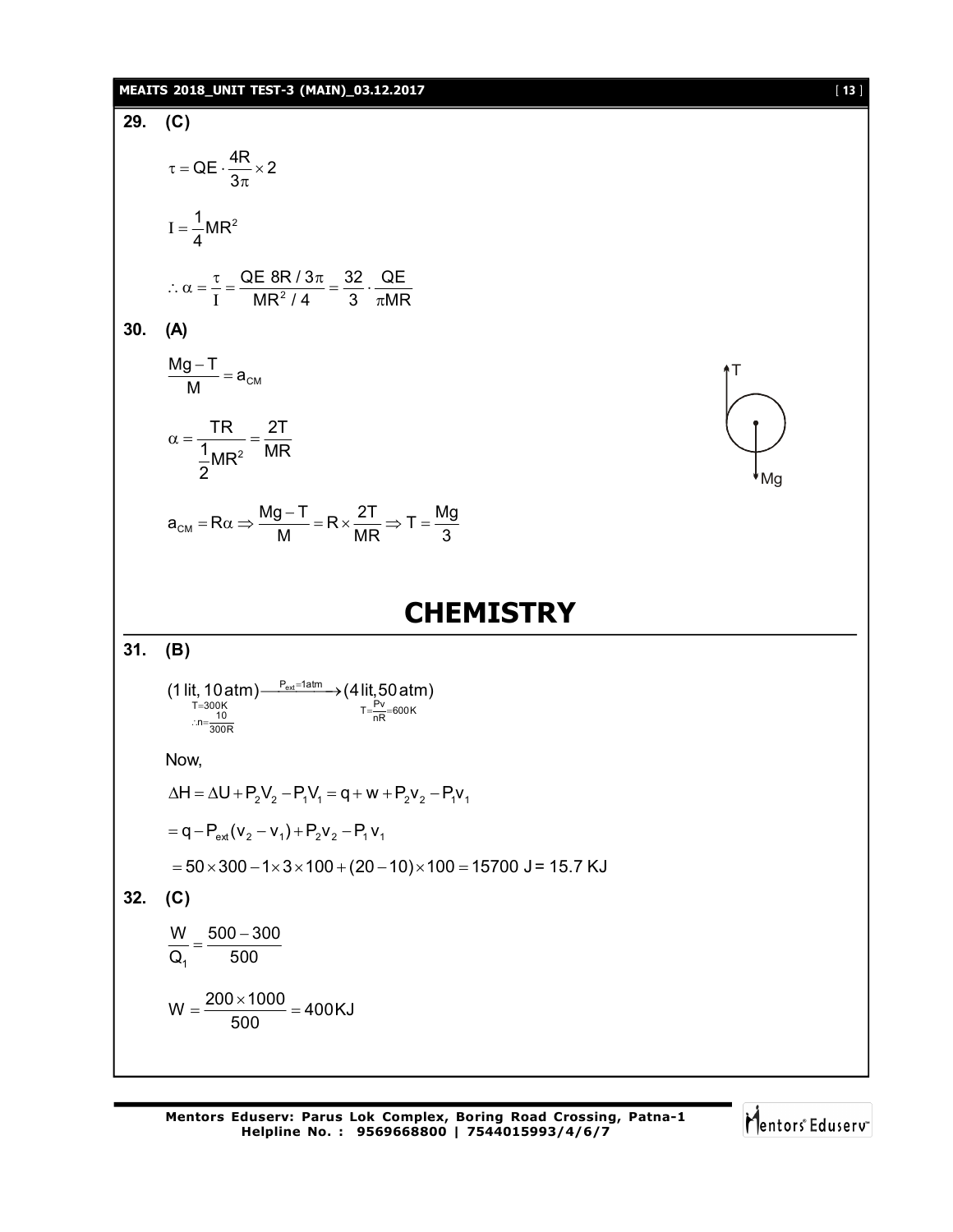#### [ **14** ] **MEAITS 2018\_UNIT TEST-3 (MAIN)\_03.12.2017**

$$
\frac{400}{100} = \frac{1000 - Q_2}{1000}
$$

$$
Q_2 = 600
$$

**33. (B)**

$$
T\alpha \frac{1}{\sqrt{v}} \Rightarrow Tv^{\frac{1}{2}} = constant
$$

and for adiabatic process

 $Tv^{\gamma-1} = constant$ 

**Hence** 

$$
\gamma-1=\frac{1}{2}\Longrightarrow \gamma=3/2
$$

#### **34. (B)**

Entropy is state function so  $\Delta S$  is same along both  $A \longrightarrow B$  and  $A \longrightarrow C \longrightarrow B$ .

#### **35. (D)**

 $2\mathsf{C}_{\mathsf{graphite}} + \mathsf{O}_2(\mathsf{g}){\longrightarrow} 2\mathsf{CO}(\mathsf{g})$  :  $\Delta_\mathsf{r} \mathsf{H}^\circ\!=\!-110.5{\times}2\mathsf{K}\mathsf{J} \mathsf{mol}^{-1}$ 

 $\mathsf{CO}_2(\mathsf{g})\!\!\longrightarrow\!\!\mathsf{C}_{\mathsf{graphite}} + \mathsf{O}_2(\mathsf{g})\!:\!\Delta_\mathsf{r}\mathsf{H}^\circ\!=\!393.5\,\mathsf{K}\mathsf{J} \mathsf{\,mol}^{-1}$ 

 $C_{\text{diamond}} \longrightarrow C_{\text{graphite}} : \Delta_r H^\circ = -2 \text{ KJ mol}^{-1}$ 

Adding : CO $_2$ (g) + C $_{\sf diamond}$  ——>2CO(g) :  $\Lambda$ ,H $^{\circ}$  = 170.5 KJ mol $^{-1}$ 

#### **36. (D)**

Peroxide effect is not noticed in case of CH<sub>3</sub>–CH<sub>2</sub>–CH=CH<sub>2</sub>+HCl due to high dissociation energy of

HCl its one of the chain propagating step in which dissociation of HCl takes place is not the thermodynamically favourable.  $(\Delta H=+ve)$ 

#### **37. (A)**

Due to common ion effect dissociation of HF is suppressed as a result  $F^-$  ion is not generated.

 $HF \overline{\longrightarrow} \overline{H^\oplus} + F^\ominus$  HCl =  $\overline{H^\oplus} + C l^\ominus$  , H $^+$  ion is commonion so  $C l^\ominus$  , only attack on carbocation formed after electrophilic attack.

$$
CH_3-CH=CH_2 \xrightarrow{\text{H}_0\text{RdS}} H_3C-CH-CH_3 \xrightarrow{\text{C}} CH_3-CH_3-CH-CH_3
$$
\n
$$
CH_3 \xrightarrow{\text{C}} CH_3-CH_3-CH_3
$$
\n
$$
CH_3 \xrightarrow{\text{C}} CH_3-CH_3-CH_3
$$
\n
$$
CH_3 \xrightarrow{\text{C}} CH_3-CH_3-CH_3
$$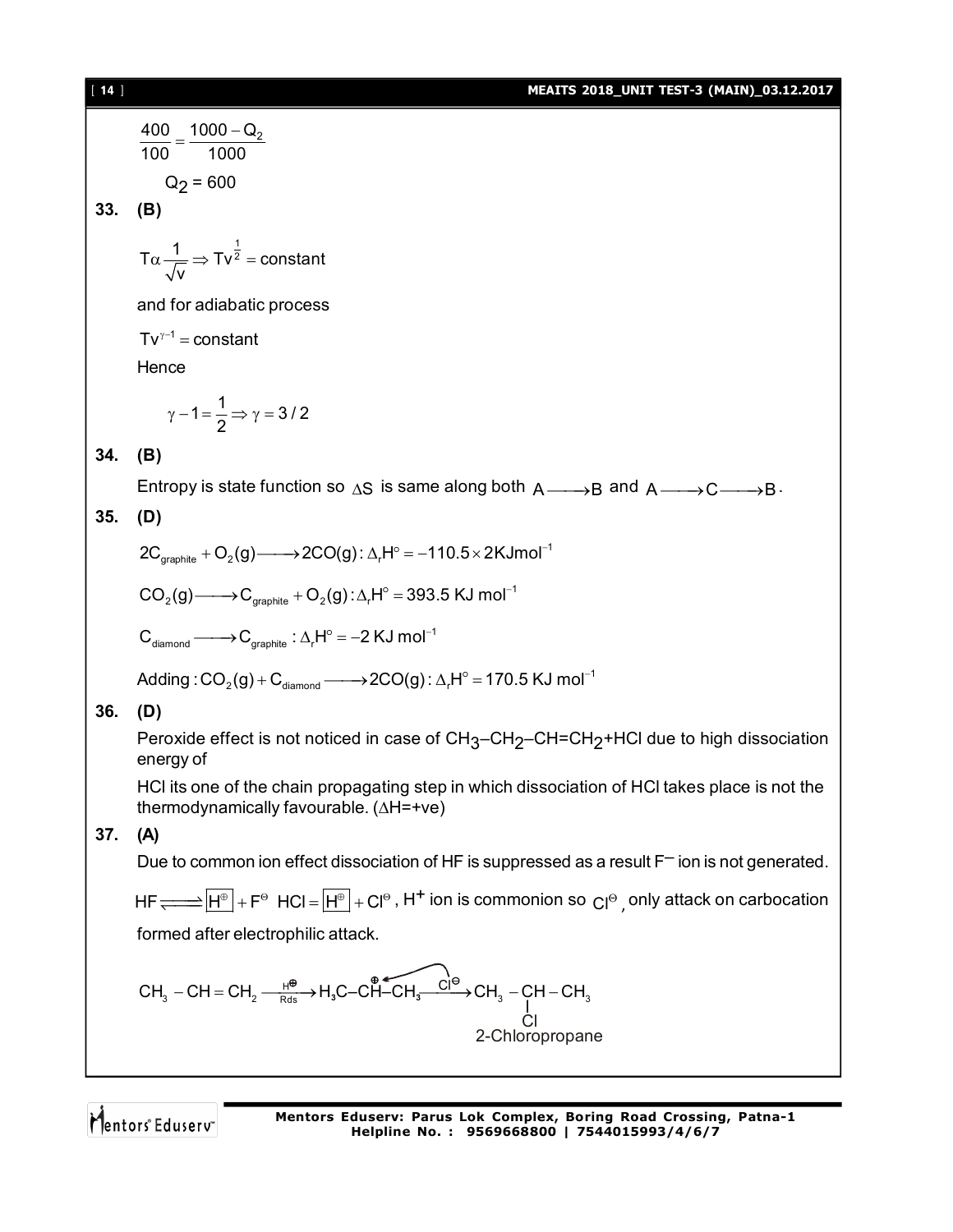#### **MEAITS 2018\_UNIT TEST-3 (MAIN)\_03.12.2017** [ **15** ]



**39. (C)**

Rate of E<sub>2</sub> reaction increases with increase of  $\alpha$ ,  $\beta$  alkyl branching because during formation of Transition state of E<sub>2</sub> reaction partial double bond develops in between  $\alpha$  and  $\beta$  carbon which is established due to more no. of  $\alpha$  c–H bonds of alkyl group and can be formed in low activation energy state.

$$
\begin{array}{c}\n \stackrel{s}{\stackrel{\text{Base}}{\text{Base}} \\
 \text{H} \quad \text{CH}_3 \\
 \text{CH}_3 \quad \stackrel{\text{i}}{\underset{\text{CH}_3}{\text{--}}} \text{CH}_3\n \end{array}\n \Big\} \text{ Transition state of } E_2
$$

**40. (B)**

$$
CH_2 = CH - CH - CH = CH_2 \xrightarrow{H^{\oplus}} CH_2 = CH - CH - CH = CH_2
$$
\n
$$
CH_2 \xrightarrow{H^{\oplus}} CH_2
$$
\n
$$
CH_2 = CH - CH - CH = CH_2
$$
\n
$$
CH_2 = CH - CH - CH = CH_2
$$
\n
$$
CH_2 = CH - CH - CH = CH_2
$$

$$
\text{CH}_2=\text{CH}-\text{CH}=\text{CH}-\text{CH}_2\,\text{OMe} \xleftarrow{\text{MeOH}} \text{CH}_2=\text{CH}-\text{CH}=\text{CH}-\overset{\circ}{\text{CH}}_2
$$

**41. (C)**

 $Ni<sup>2+</sup> \rightarrow 3d<sup>8</sup>$ ; CI<sup>-</sup> is WLF.  $\therefore$  n = 0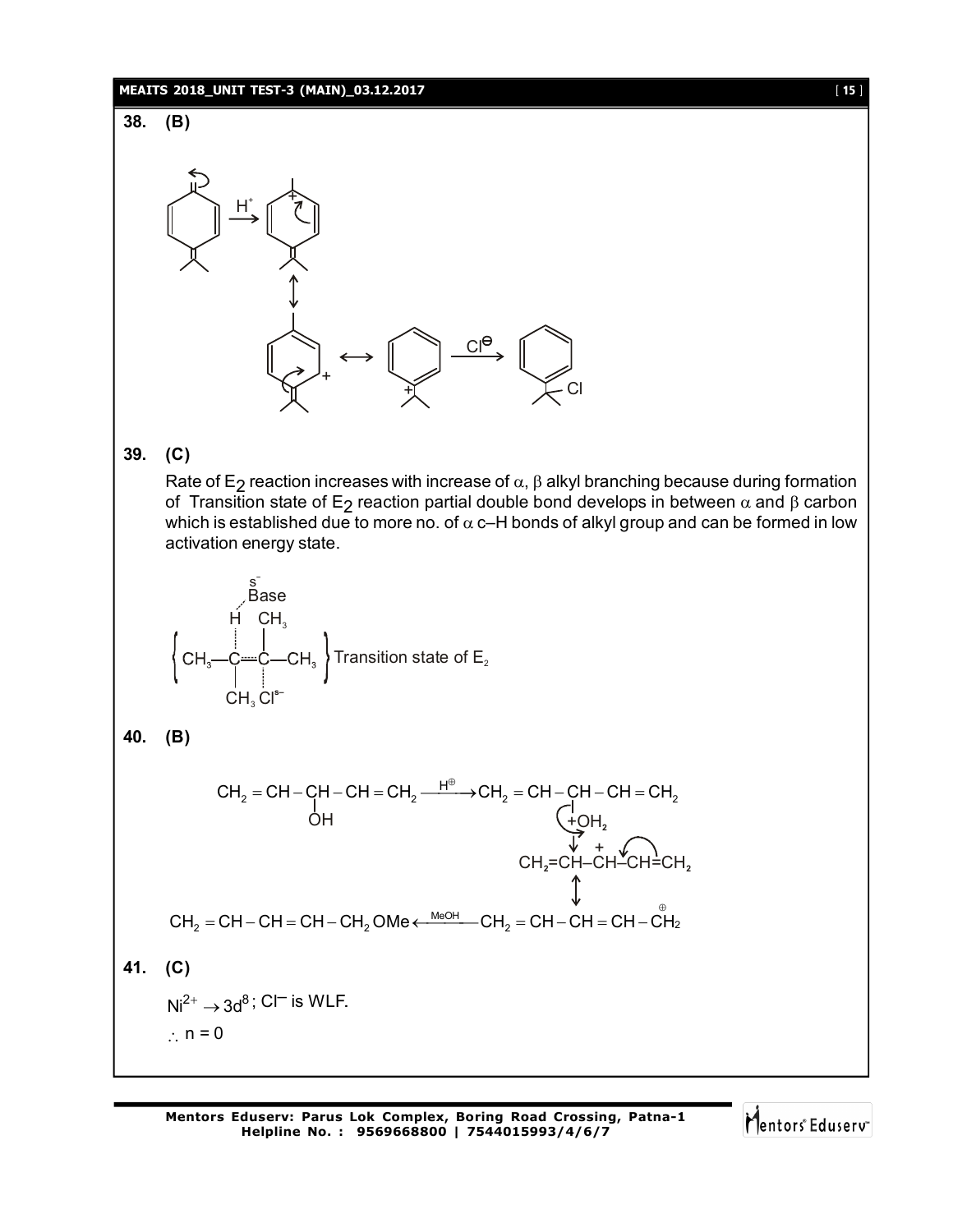| [16] | MEAITS 2018_UNIT TEST-3 (MAIN)_03.12.2017                                                                                                                                                       |  |
|------|-------------------------------------------------------------------------------------------------------------------------------------------------------------------------------------------------|--|
| 42.  | (D)                                                                                                                                                                                             |  |
|      | Cl $\rightarrow$ is weak field ligand CN <sup>-</sup> is strong field ligand. So, in [NiCl <sub>4</sub> ] <sup>2-</sup> is sp <sup>3</sup> & [Ni(CN) <sub>4</sub> ] <sup>2-</sup> is<br>$dsp^2$ |  |
| 43.  | (B)<br>$EFGE = -(0.4 \times 6 \Delta_0 + 3p)$<br>$=-\frac{12.5\Delta_0}{5}+3p$                                                                                                                  |  |
|      |                                                                                                                                                                                                 |  |
|      |                                                                                                                                                                                                 |  |
| 44.  | (C)                                                                                                                                                                                             |  |
|      | For $\text{Fe}^{2+}\left[O_2 \rightarrow \text{will be } \xrightarrow{\text{super oxo}} (O_2^{-1})\right]$                                                                                      |  |
| 45.  | (A)<br>$CI^- < F^- < NCS^- < NH_3 < CN^-$                                                                                                                                                       |  |
|      |                                                                                                                                                                                                 |  |
| 46.  | (A)<br>$H_3C - CH = CH - CH_3 \xrightarrow{Br} \dot{C}H_2 \xleftarrow{f} CH = CH - CH_3$<br>CH,=CH-CH-CH,                                                                                       |  |
|      |                                                                                                                                                                                                 |  |
|      |                                                                                                                                                                                                 |  |
|      | $\dot{C}H_2 - CH = CH - CH_3 \xrightarrow{\dot{Br}} CH_2 - CH = CH - CH_3$<br>Br                                                                                                                |  |
|      | $\therefore$ No. of G.I. = 2                                                                                                                                                                    |  |
|      | $CH_2 = CH - \dot{C}H - CH_3 \xrightarrow{Br} CH_2 = CH - \downarrow CH - CH_3$                                                                                                                 |  |
|      | Br<br>$C^* = 1$<br>No. of isomers = $2^1$ = 2                                                                                                                                                   |  |
|      | C <sup>*</sup> represents chiral centre.                                                                                                                                                        |  |
|      | Chiral centre is created so two enantiomer is formed.                                                                                                                                           |  |
|      | Total possible products = $4$ (including stereoisomers)                                                                                                                                         |  |
| 47.  | (A)                                                                                                                                                                                             |  |
|      | Anti-Markonikoff's product is formed. In case of $F_3C$ –CH=CH <sub>2</sub> due to attachment of CF <sub>3</sub><br>electron withdrawing group CF <sub>3</sub> with CH=CH <sub>2</sub>          |  |
|      |                                                                                                                                                                                                 |  |

Mentors<sup>®</sup> Eduserv<sup>®</sup>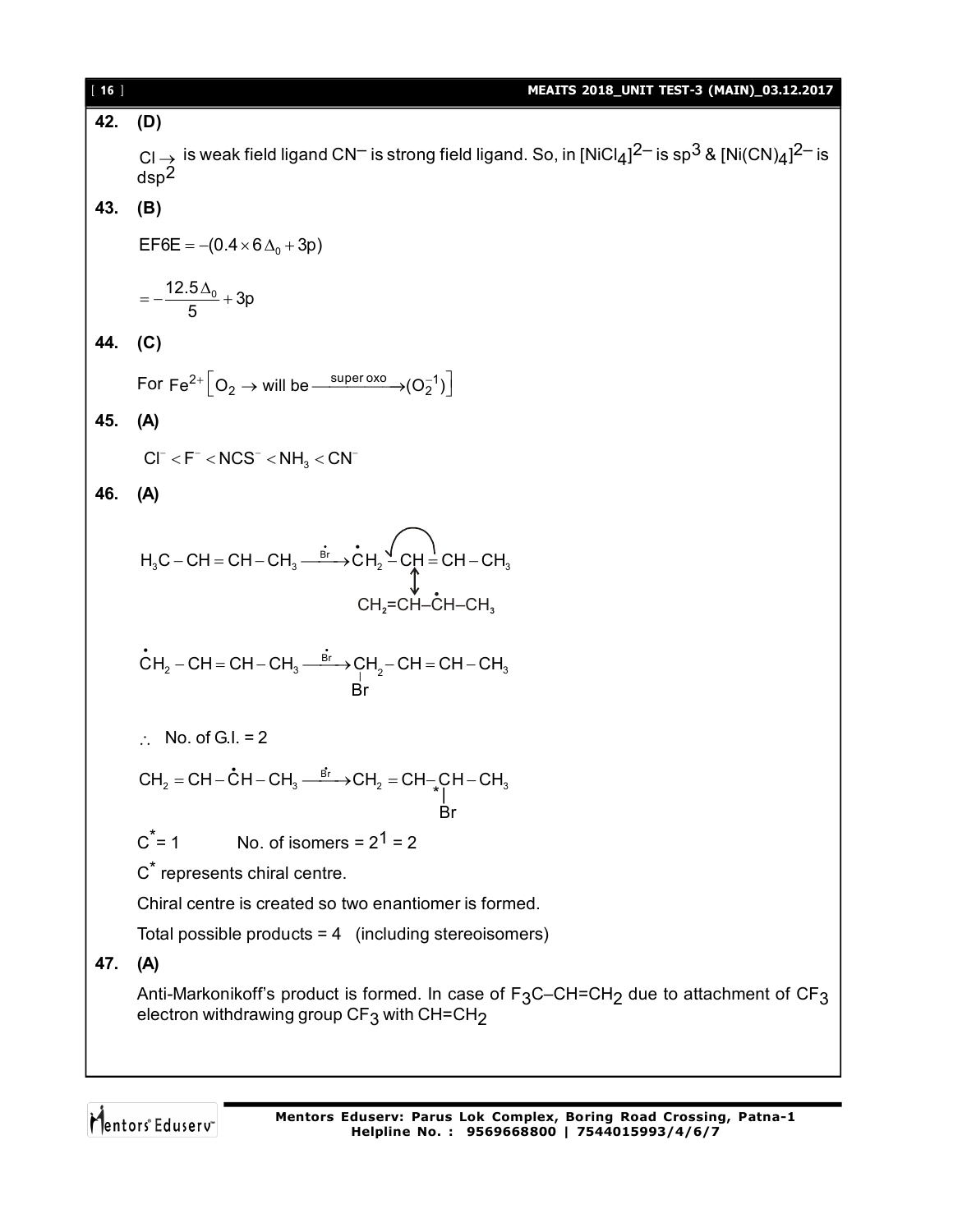#### **MEAITS 2018\_UNIT TEST-3 (MAIN)\_03.12.2017** [ **17** ]



Mentors<sup>e</sup> Eduserv<sup>®</sup>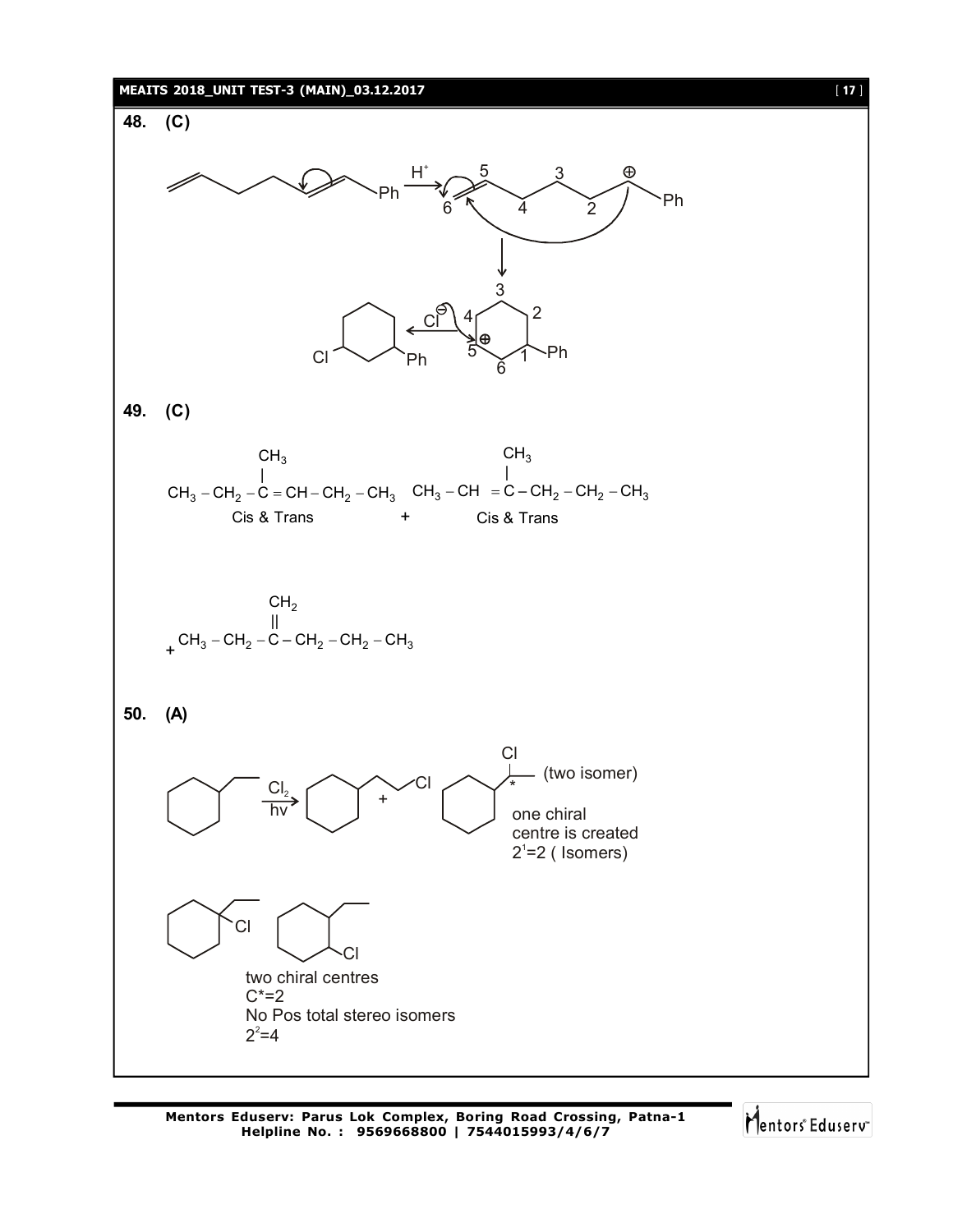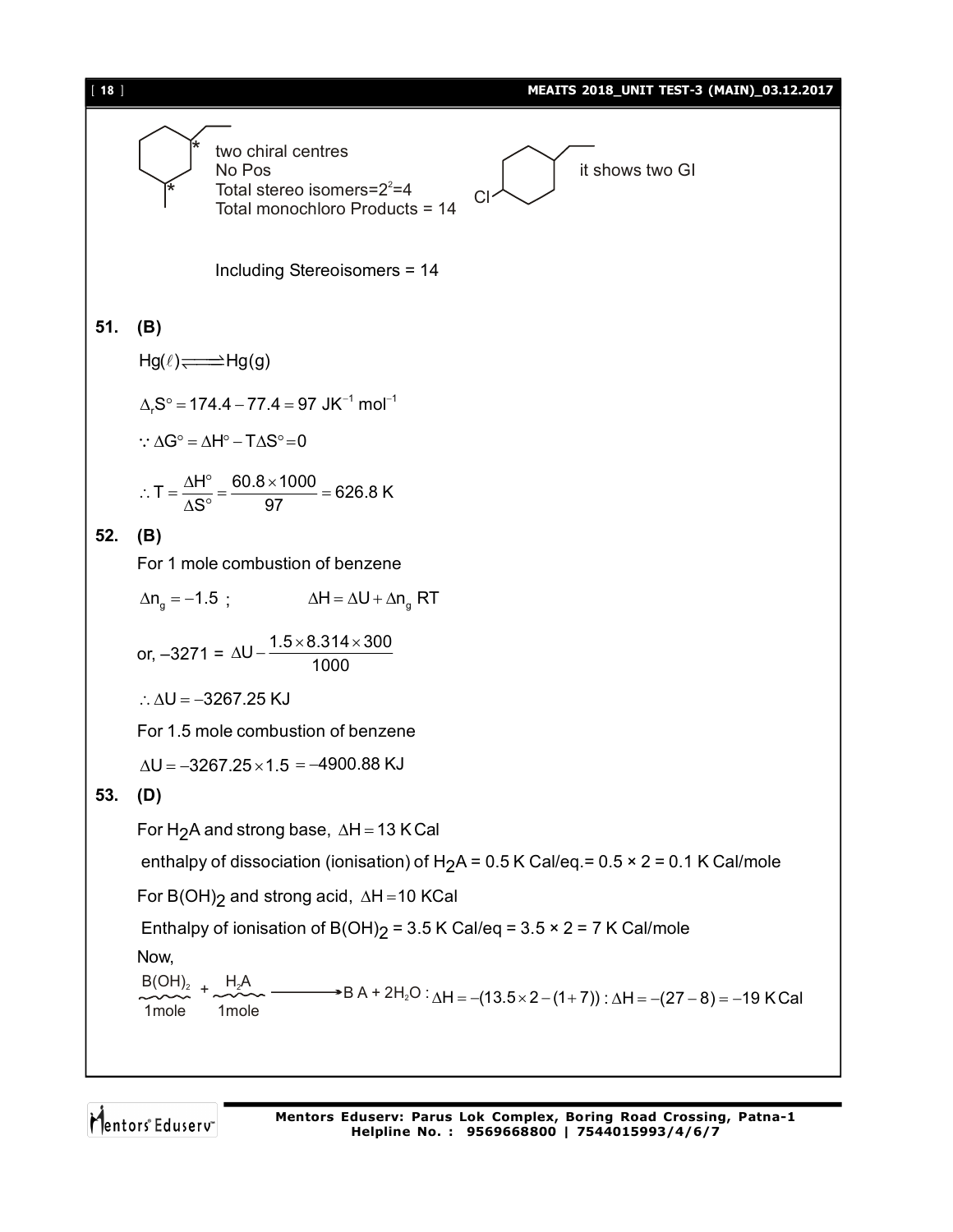#### **MEAITS 2018\_UNIT TEST-3 (MAIN)\_03.12.2017** [ **19** ]

**54.** (**A**)  
\nW = -15 (3-6)  
\n= 45 atm L = ΔU  
\n
$$
\gamma = \frac{Cp_m}{Cv_m} = \frac{(20.91+8.314)}{20.91} = 1.4
$$
  
\n $\Delta H = \gamma \Delta U$   
\n= 1.4 × 45 = 63L atm  
\n= 6.4KJ  
\n**55.** (**B**)  
\nAdiabatic free expansion of ideal gas is an isothermal process.  
\n**56.** (**C**)  
\n $Ce((V)) \rightarrow Ce((III))$   
\nWork → O.A  
\n $Eu(I|) \rightarrow EU(III)$   
\nwork as reducing agent  
\n**57.** (**B**)  
\nTi<sup>3+</sup> → Have one d-electron which is responsible for its colour.  
\n**58.** (**C**)  
\n2MnO<sub>2</sub> + 4KOH + O<sub>2</sub> → 2K<sub>2</sub>MnO<sub>4</sub> + 2H<sub>2</sub>O  
\n3MnO<sup>2</sup><sub>4</sub> + 4H<sup>+</sup> → 2MnO<sub>4</sub> + MnO<sub>2</sub> + 2H<sub>2</sub>O  
\n**59.** (**C**)  
\n $\Delta H_{hyd} \propto \frac{1}{Size of ion}$   
\n $Mr^2 > Zn^2$  > Ca<sup>2+</sup>  
\n**60.** (**D**)  
\n $CF_2O_7 + H_2O_2 + H^+ \longrightarrow CrO_5$   
\n(SIue)

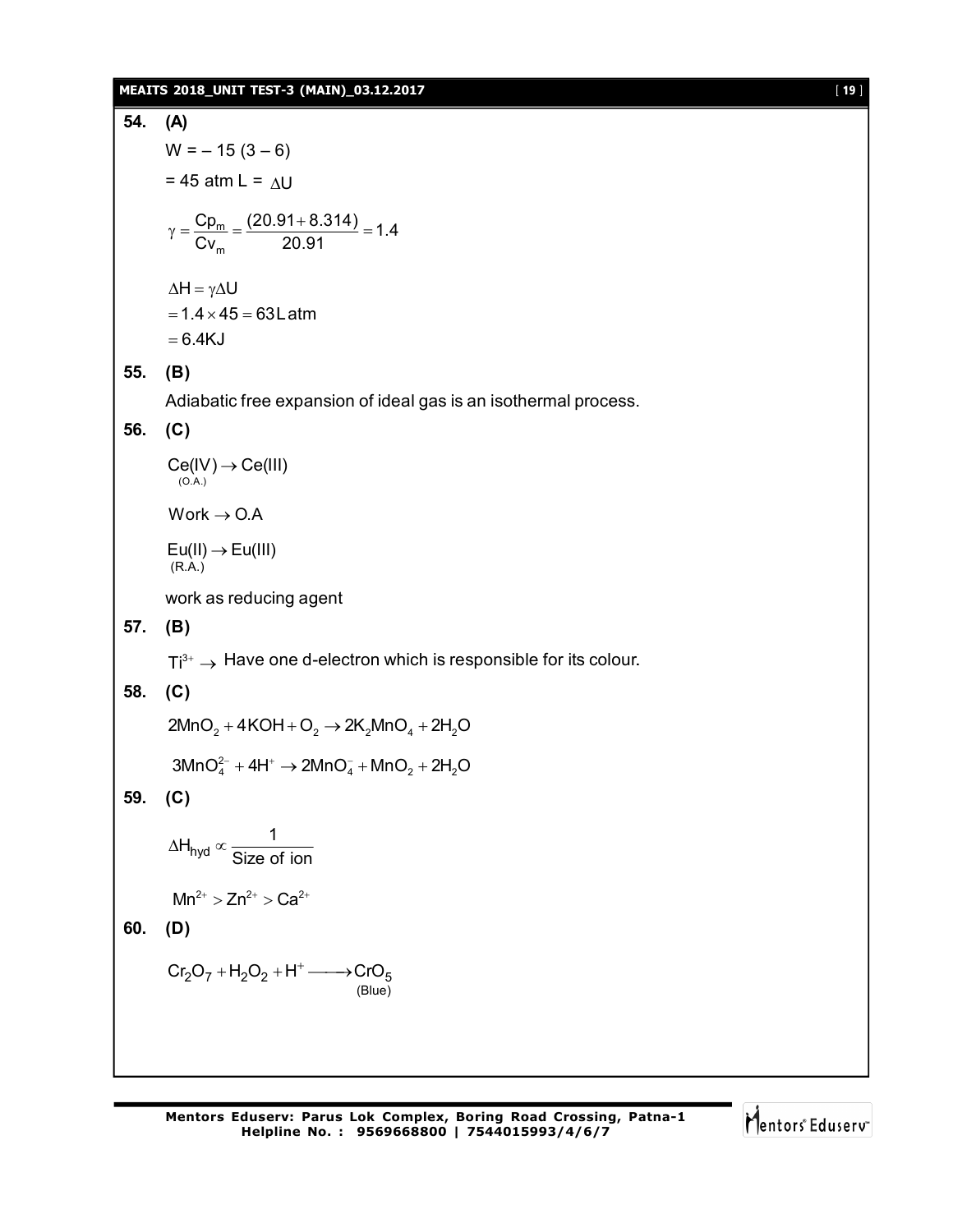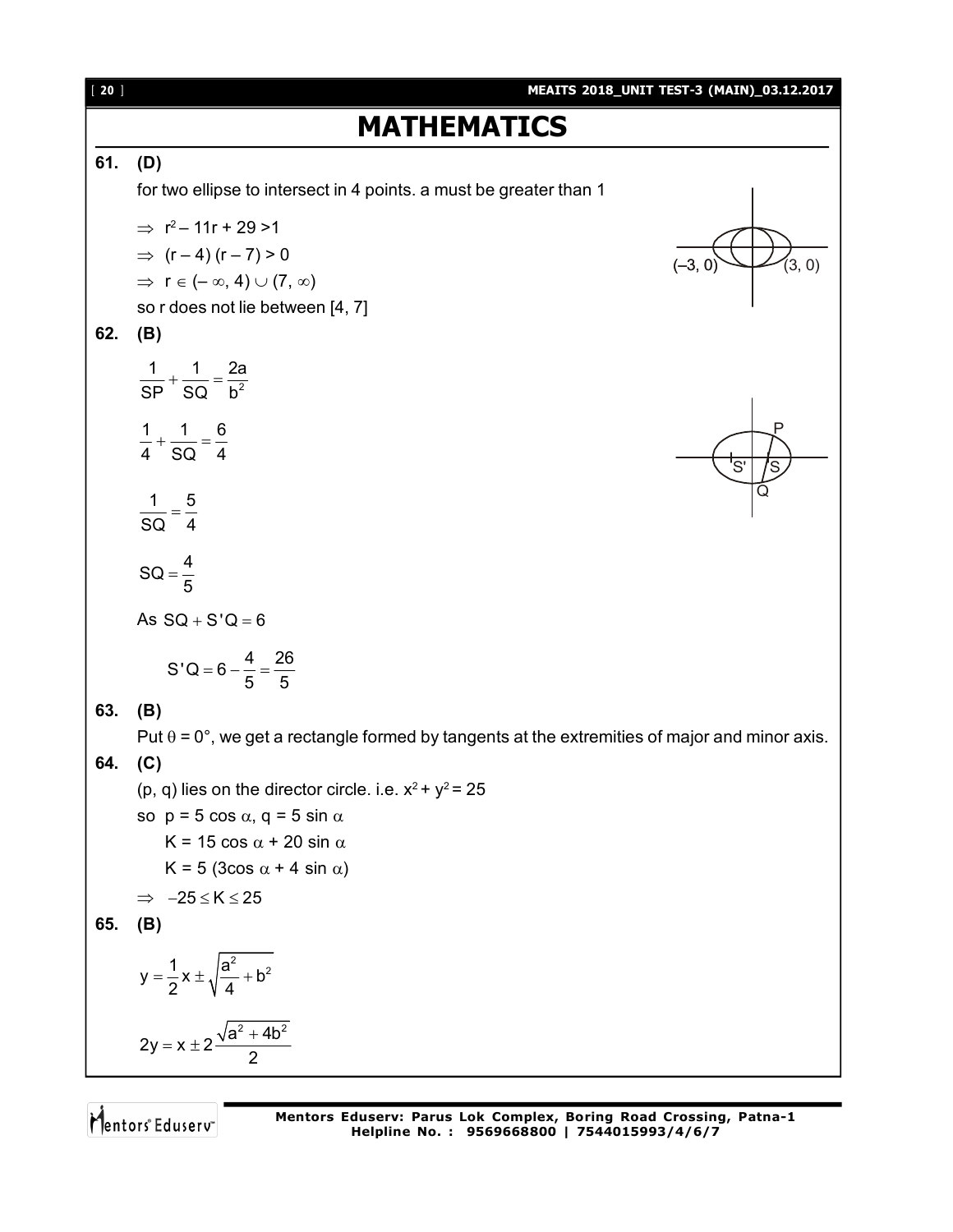#### **MEAITS 2018\_UNIT TEST-3 (MAIN)\_03.12.2017** [ **21** ]





 $S(3, 0)$ 

 $P(3, \frac{16}{5})$ 5  $\left($   $\frac{16}{2}$  $\lfloor 3, -\frac{1}{5} \rfloor$  $(5)$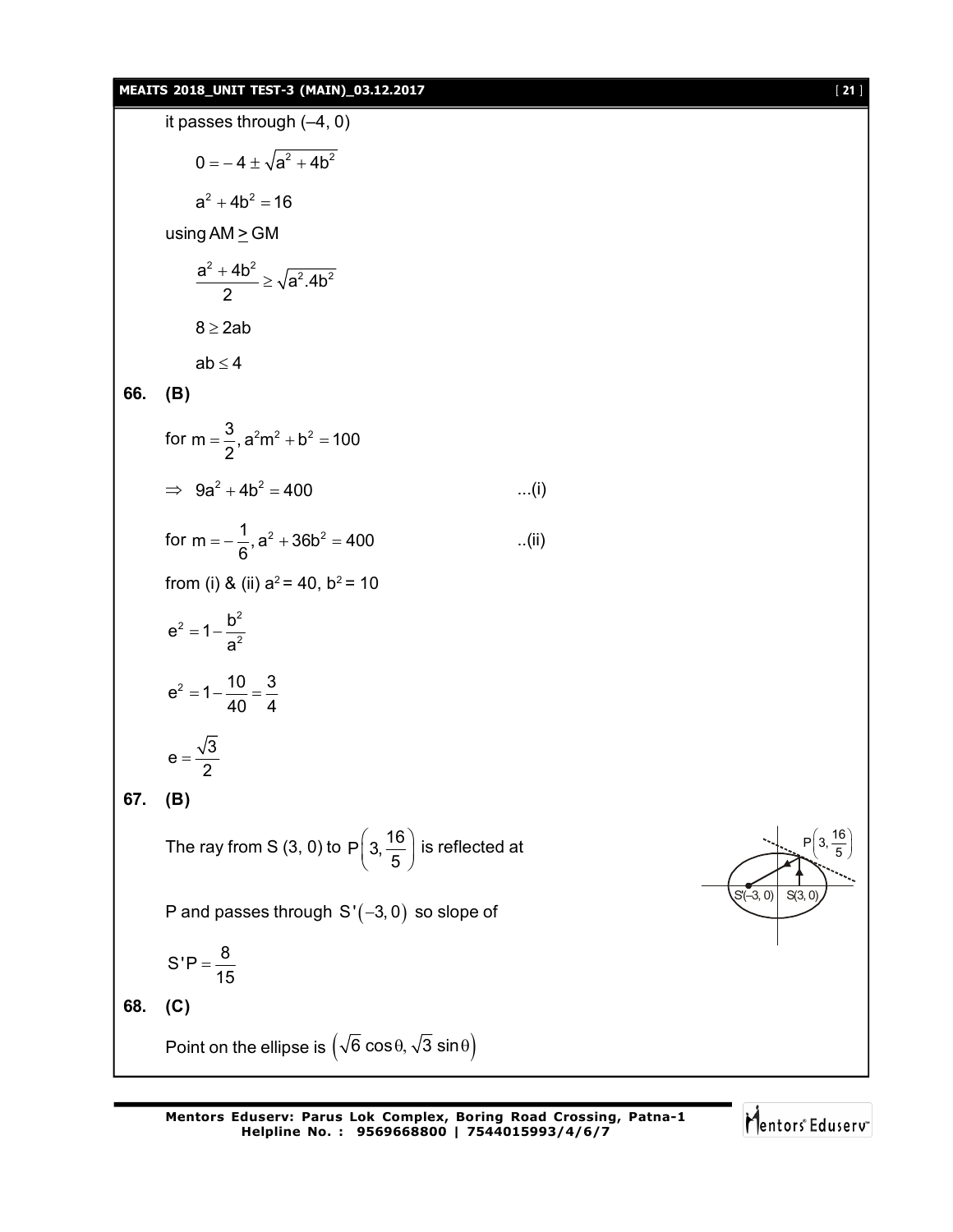Equation of tangent  $\frac{x \cos \theta}{\sqrt{2}} + \frac{y \sin \theta}{\sqrt{2}} = 1$ 6  $\sqrt{3}$  $\frac{\theta}{\theta} + \frac{y \sin \theta}{\sqrt{2}} =$ It is parallel to  $x + y = 10$  $\cos \theta$  sin 6  $\sqrt{3}$  $\frac{\theta}{\theta} = \frac{\sin \theta}{\sqrt{\pi}}$ 

so required point is (2, 1)

## **69. (B)**

Let the asymptotes be  $x + y + \lambda_1 = 0$  and  $x + 2y + \lambda_2 = 0$  it passes through (1, 2). Hence  $\lambda_1 = -3$  $3 \qquad \qquad ,$ 

$$
\lambda_2 = -5
$$

The equation of hyperbola is  $(x + y - 3)(x + 2y - 5) + \lambda = 0$ 

it passes through (3, 5)

 $\Rightarrow \lambda = -40$ 

so equation of hyperbola is

 $(x + y - 3)(x + 2y - 5) = 40$ 

## **70. (A)**

for two distinct tangents on different branches the point should lie on the line  $y = 1$  and between A and B (where A and B are points on the asymptotes)



Equation of asymptotes are  $5x = \pm 4y$ , solving with y = 1  $x = \pm \frac{4}{5}$ 5  $=$  $\pm$  -

$$
\Rightarrow \ |\alpha| < \frac{4}{5}
$$

**71. (A)**

 $(16 - \lambda) (9 - \lambda) < 0$  $\Rightarrow$  9 <  $\lambda$  < 16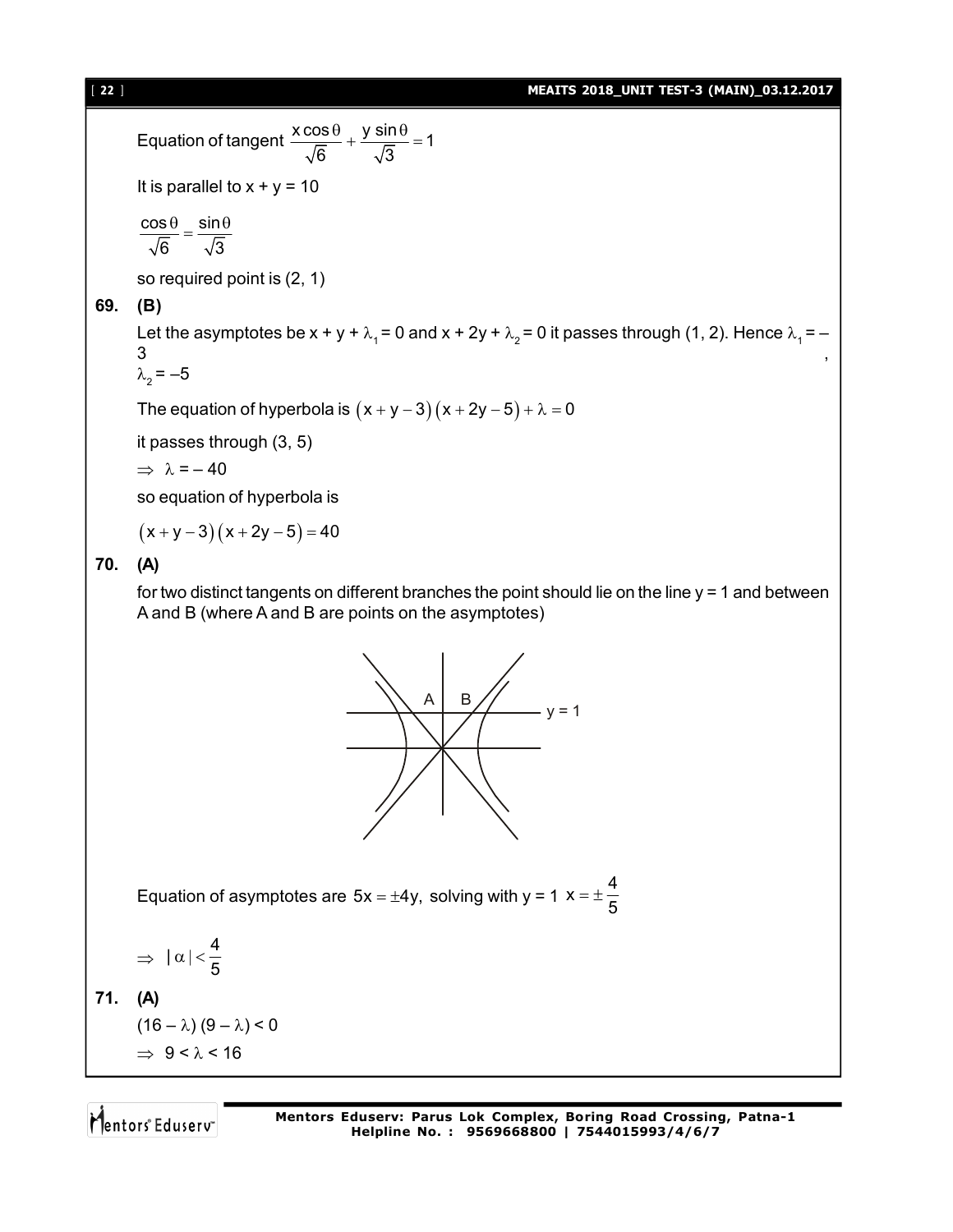#### **MEAITS 2018\_UNIT TEST-3 (MAIN)\_03.12.2017** [ **23** ]

72. **(B)**  
\nEquation of tangent to ellipse is  
\n
$$
y = mx \pm \sqrt{8m^2 + a^2}
$$
  
\nD = 0, for  $4 = x \left( mx \pm \sqrt{8m^2 + a^2} \right)$   
\n⇒  $mx^2 \pm x \sqrt{8m^2 + a^2} - 4 = 0$   
\nD = 0 ⇒  $8m^2 + a^2 + 6m = 0$   
\nD ≥ 0 ⇒ (16)<sup>2</sup> − 4 ×  $8a^2 ≥ 0$   
\n⇒  $a^2 ≤ 8$   
\n $|a| ≤ 2\sqrt{2}$   
\n73. **(B)**  
\n3. **(B)**  
\n7. ON =  $a^2$   
\n74. **(A)**  
\nBy T = S<sub>1</sub>, The equation of chord whose mid point is (h,k) is  
\n3hk – 2yk + 2 (x + h) – 3(y + k) = 3h<sup>2</sup> – 2k<sup>2</sup> + 4h – 6k  
\nits slope is  $\frac{3h+2}{2k+3} = 2$   
\n3h + 2 = 4k + 6  
\n⇒  $\frac{3x-4y=4}{3x-4y=4}$   
\n75. **(C)**  
\n100 $\left[ \left( x - \frac{1}{2} \right)^2 + \left( y - \frac{1}{5} \right)^2 \right] = 9(3x + 4y - 7)^2$   
\nS =  $\left( \frac{1}{2}, \frac{1}{5} \right)$ , directrix : 3x + 4y – 7 = 0

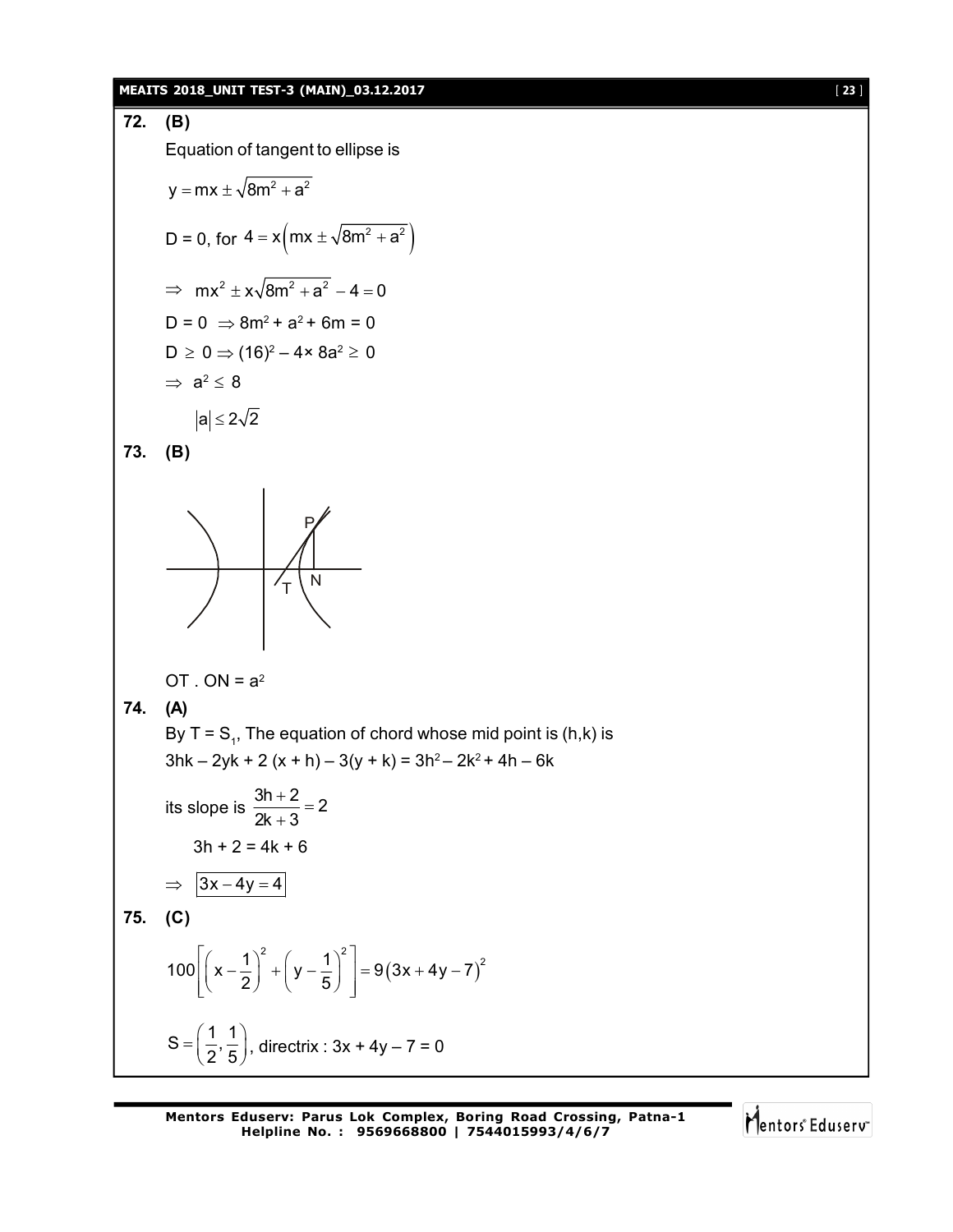#### [ **24** ] **MEAITS 2018\_UNIT TEST-3 (MAIN)\_03.12.2017**

Latus-rectum :  $3x + 4y + \lambda = 0$ passing through  $\left(\frac{1}{2},\frac{1}{2}\right)\Rightarrow \lambda=\frac{-23}{12}$  $\left(\frac{1}{2},\frac{1}{5}\right)\Rightarrow \lambda=\frac{-23}{10}$ **76. (A)**  $f(x) = \tan 8x$ (sec8x) tan 8x dx =  $\frac{1}{6}$ log (sec 8x) + C  $\int \tan 8x \ dx = \frac{1}{8} \log (\sec 8x) + 0$ **77. (A)**  $\int \sec^{2018} x \csc^2 x dx - 2018 \int \sec^{2018} x dx$  $=$   $-$  sec<sup>2018</sup> x cot x +  $\int$  2018 sec<sup>2017</sup> x sec x tan x cot xdx  $-$  2018 $\int$  sec<sup>2018</sup> x dx  $= -\frac{\cot x}{\cos^{2018} (x)} + C$  $cos<sup>2018</sup>(x)$  $-\frac{1001N}{2018.1}+0$  $\frac{f(x)}{x} = \frac{\cot x}{x} = \frac{1}{x} = \{x\}$ g(x) cosx sinx  $=\frac{3000}{100}=\frac{1}{100}=$  $\Rightarrow$  no solution. **78. (D)**  $(x-7)^7 (x+8)$ 6 8 6  $7 (X+8)^7$   $(X-7)^7$ <sub>(y | 2)</sub><sup>2</sup> dx dx  $(x-7)^{\frac{1}{7}} (x+8)^{\frac{1}{7}} \left(\frac{x-7}{2}\right)^{\frac{1}{7}} (x+8)^{\frac{1}{7}}$  $x + 8$  $=$  $(-7)^{\frac{1}{7}} (x+8)^{\frac{1}{7}} \left(\frac{x-7}{x+8}\right)^{\frac{1}{7}} (x+$  $\frac{a}{\sqrt{a^2 + a^2}} = -$ Let  $\frac{x-7}{x+2} = t$  $x + 8$  $\frac{-7}{2}$  =  $\ddot{}$  $\frac{15}{(x+8)^2} dx = dt$  $(x + 8)$  $=$  $^{+}$  $\frac{1}{15} \int \frac{dt}{t^{6/7}} = \frac{7}{15} \sqrt{\frac{x-7}{x+9}} + C$ 15  $\frac{1}{2}$  t<sup>677</sup> 15  $\sqrt{x} + 8$  $=\frac{7}{15}\sqrt{\frac{x-7}{2}}+0$  $\int \frac{dx}{t^{6/7}} = \frac{7}{15} \sqrt[7]{\frac{x}{x+7}}$  $\Rightarrow k = \frac{7}{15}$ 15  $=$ **79. (D)** put cos  $x = t$   $\implies$   $-sinx dx = dt$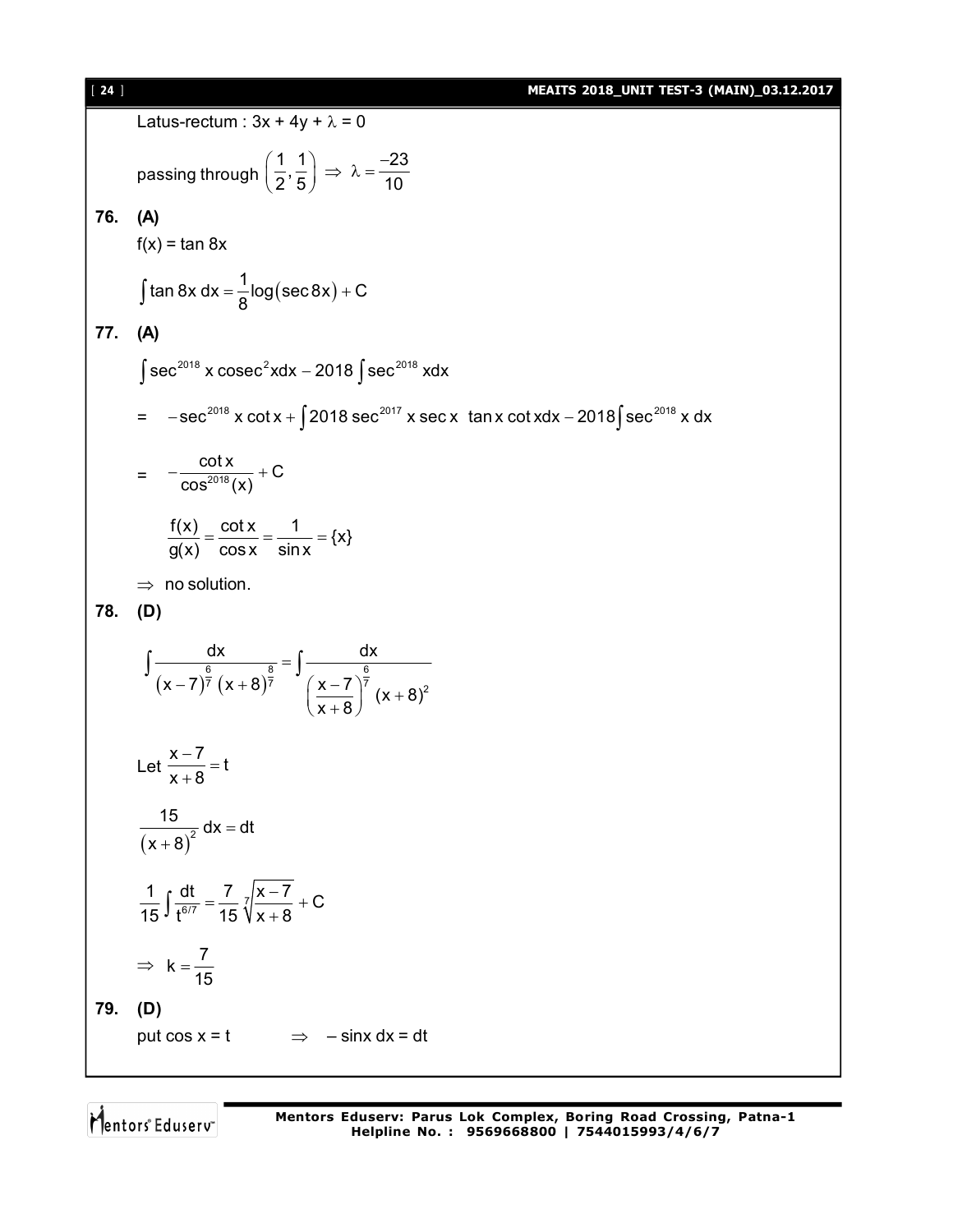## **MEAITS 2018\_UNIT TEST-3 (MAIN)\_03.12.2017** [ **25** ]

$$
\Rightarrow -2\int \frac{t + \frac{1}{t}}{t^{6} + 6t^{2} + 4} dt
$$
\n
$$
= -2\int \frac{\frac{1}{t^{6}} + \frac{1}{t^{7}}}{1 + \frac{6}{t^{4}} + \frac{4}{t^{6}}} dt = \frac{1}{12} \log\left(1 + \frac{6}{t^{4}} + \frac{4}{t^{6}}\right) + C
$$
\n
$$
= \frac{1}{12} \log\left(1 + \frac{6}{\cos^{4} x} + \frac{4}{\cos^{6} x}\right) + C
$$
\n80. (B)\n
$$
\int \frac{e^{x} (1 - x^{2} + 1)}{(1 - x)\sqrt{1 - x^{2}}} dx
$$
\n
$$
= \int e^{x} \left(\frac{1 + x}{\sqrt{1 - x^{2}}} + \frac{1}{(1 - x)\sqrt{1 - x^{2}}}\right) dx
$$
\n
$$
= \int e^{x} \left(\sqrt{\frac{1 + x}{1 - x}} + \frac{1}{(1 - x)\sqrt{1 - x^{2}}}\right) dx
$$
\n
$$
= e^{x} \sqrt{\frac{1 + x}{1 - x}} + C
$$
\n81. (C)\nLet  $S = 1 + 3x + 5x^{2} + 7x^{3} + \dots$ \n
$$
xS = -\frac{x + 3x^{2} + 5x^{3} + \dots}{-x^{2} - x^{2} - x^{3} + \dots}
$$
\n
$$
S(1 - x) = 1 + 2x + 2x^{2} + 2x^{3} + \dots
$$
\n
$$
S(1 - x) = 1 + 2\left(\frac{x}{1 - x}\right)
$$
\n
$$
S = \frac{1}{1 - x} + 2\frac{x}{(1 - x)^{2}}
$$
\n
$$
\int S dx = -\log(1 - x) + \log(1 - x)^{2} - \frac{2}{(1 - x)} + C
$$

Mentors<sup>e</sup> Eduserv<sup>-</sup>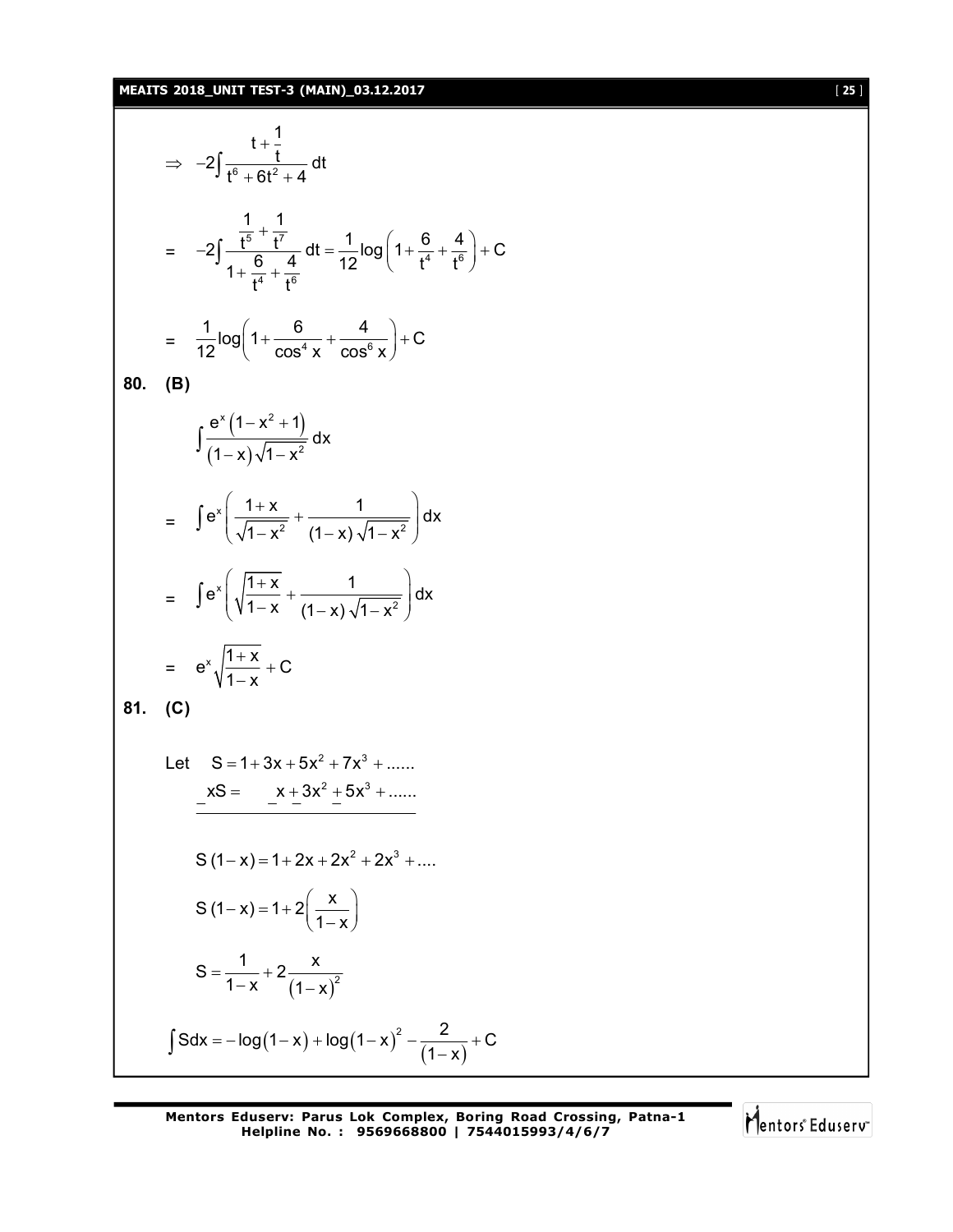#### [ **26** ] **MEAITS 2018\_UNIT TEST-3 (MAIN)\_03.12.2017**

#### **82. (B)**  $(|x|) dx = |f(|x|) dx + |f(|x|)$ 5 3 5  $3 -3$  3 f ( $\vert$ x $\vert$ ) dx  $=$   $\vert$  f ( $\vert$ x $\vert$ ) dx  $+$   $\vert$  f ( $\vert$ x $\vert$ ) dx  $\int_{-3}^{3} f(|x|) dx = \int_{-3}^{3} f(|x|) dx + \int_{3}^{3} f(|x|) dx$ = 3 5  $2\int_{0}^{1} f(x) dx + \int_{3}^{1} f(x) dx$  $= 2 \left| 0 + \frac{1}{2} + \frac{2^2}{2} \right| + \left| \frac{3^2}{2} + \frac{4^2}{2} \right|$ 2 2 2 2  $\left|0+\frac{1}{2}+\frac{2^2}{2}\right|+\left|\frac{3^2}{2}+\frac{4^2}{2}\right|$  $\begin{bmatrix} 2 & 2 \end{bmatrix} \begin{bmatrix} 2 & 2 \end{bmatrix}$  $= 5 + \frac{25}{2} = \frac{35}{2}$ 2 2  $+\frac{20}{2}$  = -**83. (B)**  $\frac{2x-4}{(x^2-4x+3)(x^2-4x-5)+16}$ dx  $(x^2 - 4x + 3)(x^2 - 4x - 5) + 16$  $\int \frac{2x-4}{(x^2-4x+3)(x^2-4x-5)+1}$ Let  $x^2 - 4x = t$  $(2x - 4) dx = dt$  $(t+3)(t-5)+16$   $J(t-1)^2$ dt dt  $(t+3)(t-5)+16$   $\frac{3}{t} (t-1)$  $=$  $\int \frac{dt}{(t+3)(t-5)+16} = \int \frac{dt}{(t-5)}$ =  $\frac{1}{2}$  + C  $t - 1$  $-\frac{1}{1}$  + 0  $\overline{\phantom{0}}$  $= -\frac{1}{x^2}$  $\frac{1}{1}$  + C  $x^2 - 4x - 1$  $-\frac{1}{2}$  + 0  $-4x-1$  $\implies$  f(x) = x<sup>2</sup> – 4x – 1  $\Rightarrow$  a + b + c = 1 – 4 – 1 = – 4 **84. (A)**  $(x-1)(x-2)(x-3)(x-4)(x-5)$ 4 2  $I = \int (x-1)(x-2)(x-3)(x-4)(x-5) dx$  $=$   $(5-x)(4-x)(3-x)(2-x)(1-x)$ 4  $=\int_{2}(5-x)(4-x)(3-x)(2-x)(1-x)dx$  $I = -I$  $2I = 0$  $I = 0$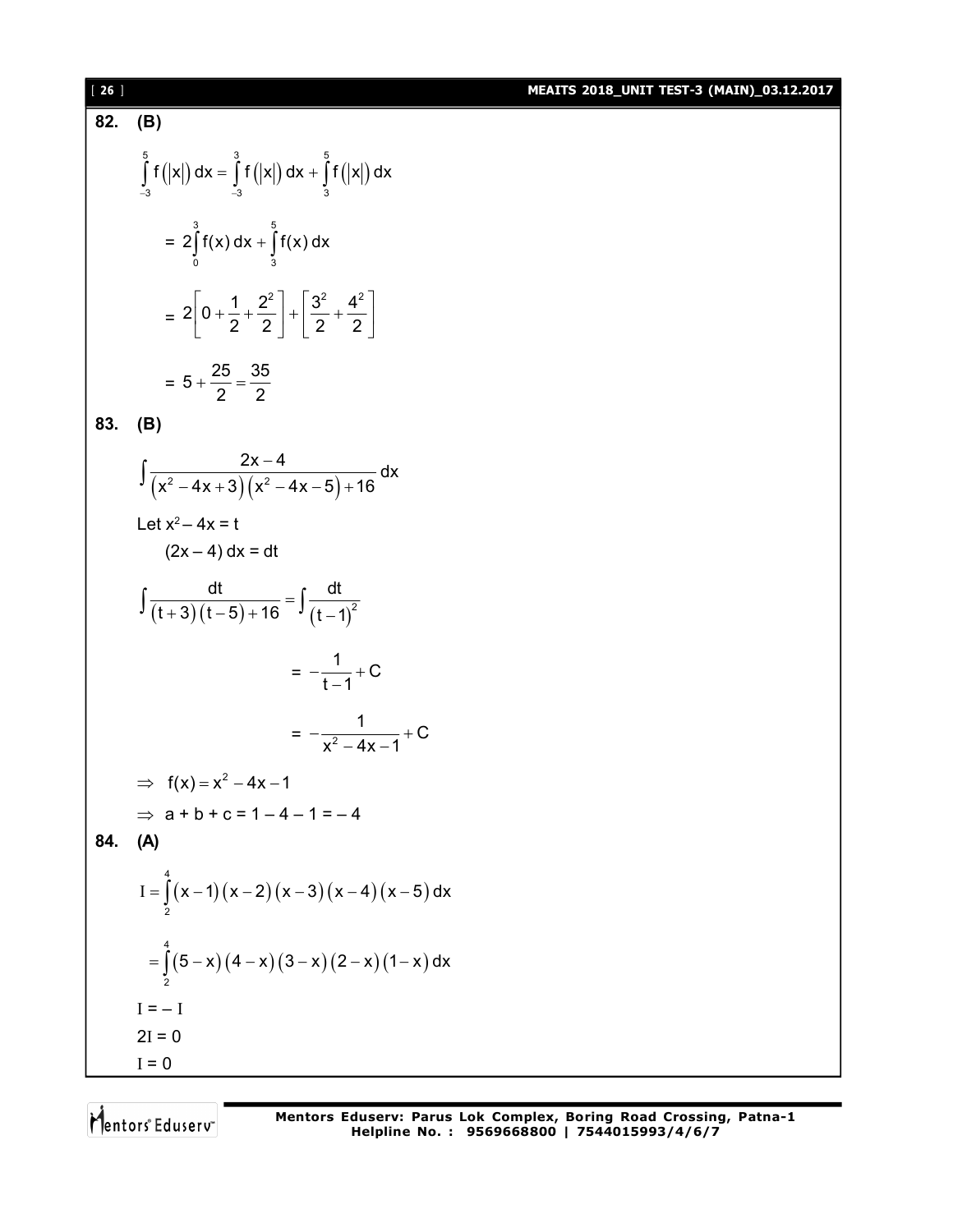#### **MEAITS 2018\_UNIT TEST-3 (MAIN)\_03.12.2017** [ **27** ]

85. (A)  
\n
$$
I_{1} = \int_{0}^{\frac{\pi}{2}} \cos(\cos x) dx, I_{3} = \int_{0}^{\frac{\pi}{2}} \cos x dx,
$$
\n
$$
\sin \frac{1}{1} \int_{\cos 0}^{1} \frac{f_{1}(x)}{\cos 1} dx
$$
\n
$$
= \int_{\frac{\pi}{2}}^{1} \frac{f_{1}(x)}{x} dx
$$
\nLet  $f_{1}(x) = \cos(\cos x), f_{2}(x) = \sin(\cos x), f_{3}(x) = \cos x$   
\nIt is clear that area under  $f_{1}(x)$  is largest and area under  $f_{2}(x)$  is least  
\n86. (A)  
\nput  $x \tan \alpha = t \sin \alpha$   
\n $dx = \cos \alpha dt$   
\n $I = \cos \alpha \int_{1}^{1} f(t \sin \alpha) dt$   
\n $= -\cos \alpha \int_{1}^{1} f(t \sin \alpha) dx$   
\n87. (B)  
\n
$$
\int_{-\frac{\pi}{2}}^{1} (ax^{2} - 17) dx + \int_{1}^{2} (bx + c) dx + 17
$$
  
\n $= \int_{-\frac{\pi}{2}}^{1} (ax^{2} - bx + c) dx = 0$   
\nHence,  $ax^{2} - bx + c = 0$  has at least one root in (-2, -1)  
\n88. (B)  
\nLet  $f(x) = \frac{\sec x + \csc x - \sec x \csc x}{2} = \frac{1}{1 + \sin x + \cos x}$   
\n $\Rightarrow f(x) = \left[ \sqrt{2} - 1, 1 - \frac{1}{\sqrt{3}} \right]$ 

**Mentors Eduserv: Parus Lok Complex, Boring Road Crossing, Patna-1 Helpline No. : 9569668800 | 7544015993/4/6/7**

Mentors<sup>e</sup> Eduserv<sup>-</sup>